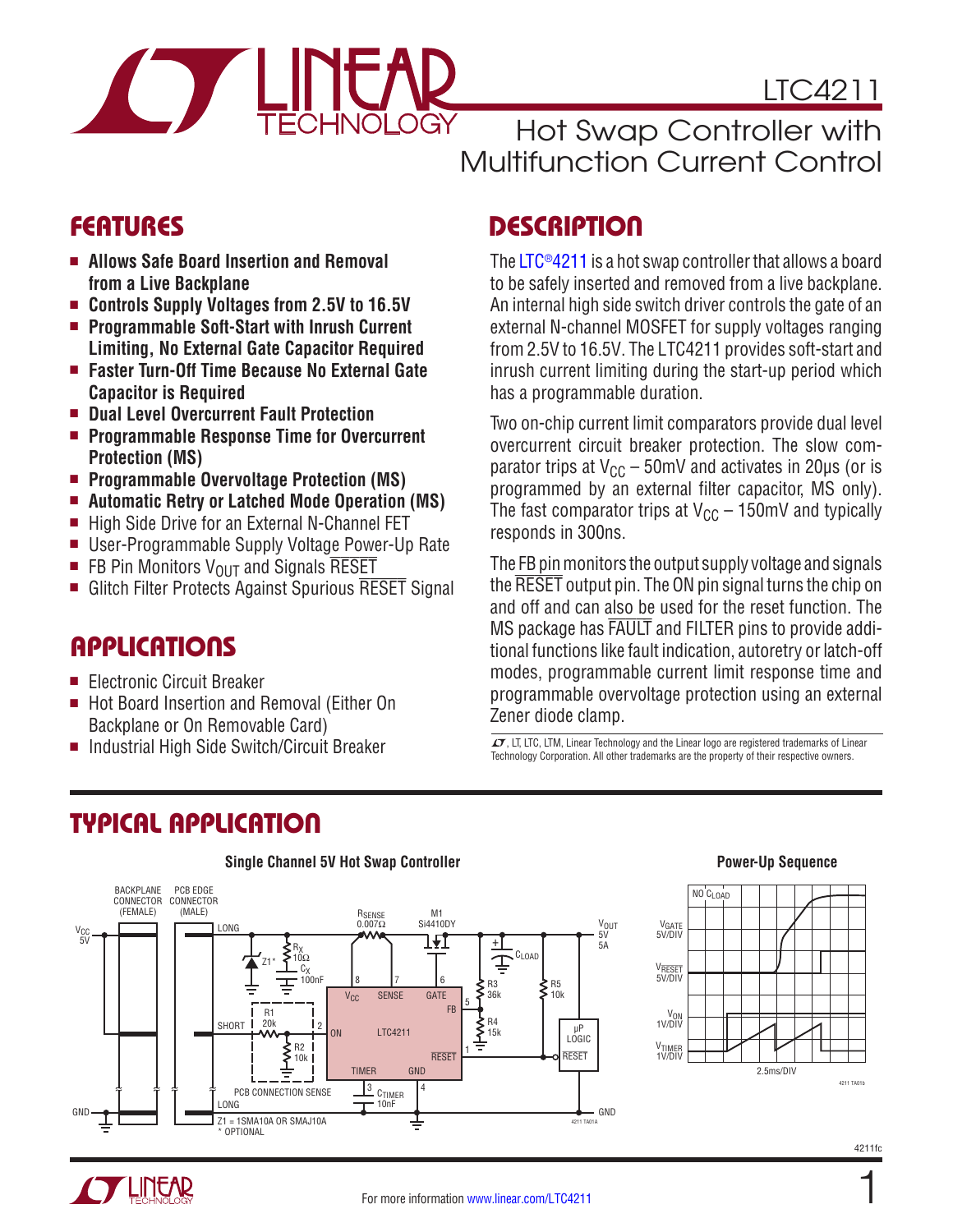# ABSOLUTE MAXIMUM RATINGS

**(Note 1)**

| Input Voltage  |  |
|----------------|--|
|                |  |
|                |  |
|                |  |
| Output Voltage |  |
|                |  |
|                |  |
|                |  |

| Operating Temperature Range               |  |
|-------------------------------------------|--|
|                                           |  |
|                                           |  |
| Storage Temperature Range -65°C to 150°C  |  |
| Lead Temperature (Soldering, 10 sec)300°C |  |

## PIN CONFIGURATION



### ORDER INFORMATION **<http://www.linear.com/product/LTC4211#orderinfo>**

| <b>LEAD FREE FINISH</b> | <b>TAPE AND REEL</b> | <b>PART MARKING</b> | <b>PACKAGE DESCRIPTION</b> | <b>TEMPERATURE RANGE</b>         |
|-------------------------|----------------------|---------------------|----------------------------|----------------------------------|
| LTC4211CS8#PBF          | LTC4211CS8#TRPBF     | 4211                | 8-Lead Plastic SO          | $0^{\circ}$ C to 70 $^{\circ}$ C |
| LTC4211IS8#PBF          | LTC4211IS8#TRPBF     | 42111               | 8-Lead Plastic SO          | $-40^{\circ}$ C to 85°C          |
| I TC4211CMS8#PBF        | I TC4211CMS8#TRPBF   | <b>LTSC</b>         | 8-Lead Plastic MSOP        | $0^{\circ}$ C to 70 $^{\circ}$ C |
| LTC4211IMS8#PBF         | LTC4211IMS8#TRPBF    | <b>LTSD</b>         | 8-Lead Plastic MSOP        | $-40^{\circ}$ C to 85°C          |
| I TC4211CMS#PBF         | I TC4211CMS#TRPBF    | LTSU                | 10-Lead Plastic MSOP       | $0^{\circ}$ C to 70 $^{\circ}$ C |
| LTC4211IMS#PBF          | LTC4211IMS#TRPBF     | <b>LTSV</b>         | 10-Lead Plastic MSOP       | $-40^{\circ}$ C to 85°C          |

Consult LTC Marketing for parts specified with wider operating temperature ranges.

For more information on lead free part marking, go to:<http://www.linear.com/leadfree/>

For more information on tape and reel specifications, go to: <http://www.linear.com/tapeandreel/>. Some packages are available in 500 unit reels through designated sales channels with #TRMPBF suffix.

#### ELECTRICAL CHARACTERISTICS The  $\bullet$  denotes the specifications which apply over the full operating temperature range, otherwise specifications are at T<sub>A</sub> = 25°C. V<sub>CC</sub> = 5V, unless otherwise noted. (Note 2)

| <b>SYMBOL</b>   | <b>PARAMETER</b>                                | <b>CONDITIONS</b>                         | <b>MIN</b> | TYP | <b>MAX</b> | <b>UNITS</b>  |
|-----------------|-------------------------------------------------|-------------------------------------------|------------|-----|------------|---------------|
| V <sub>CC</sub> | V <sub>CC</sub> Supply Voltage Range            |                                           | 2.5        |     | 16.5       | $\mathcal{U}$ |
| $I_{CC}$        | V <sub>CC</sub> Supply Current                  | $FB = High$ , $ON = High$ , $TIMER = Low$ |            |     | l.5        | mA            |
| <b>VLKO</b>     | Internal V <sub>CC</sub> Undervoltage Lockout   | $V_{\text{CC}}$ Low-to-High Transition    | 2.13       | 2.3 | 2.47       | $\mathcal{U}$ |
| <b>VLKOHST</b>  | V <sub>CC</sub> Undervoltage Lockout Hysteresis |                                           |            | 120 |            | mV            |



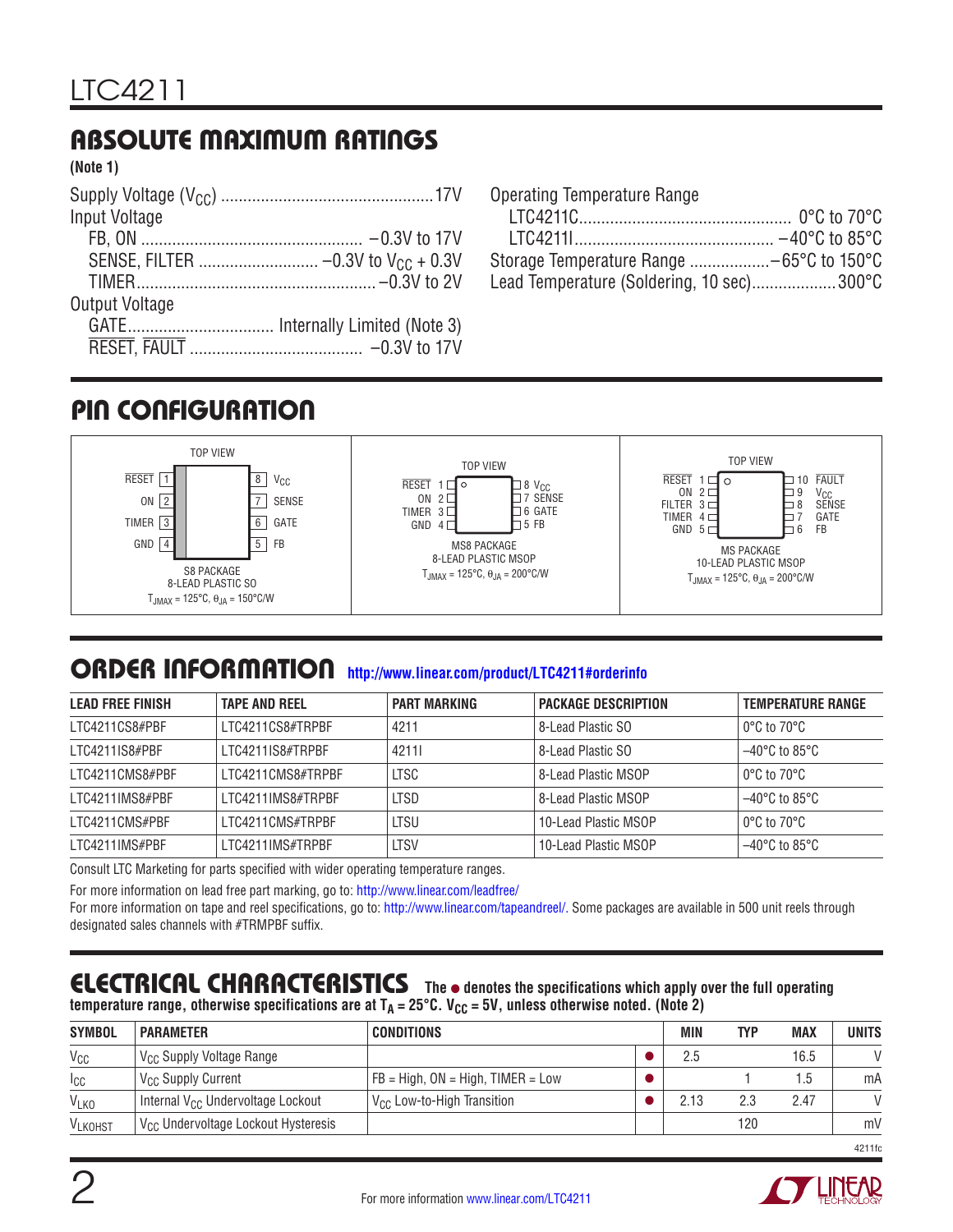### **ELECTRICAL CHARACTERISTICS** The  $\bullet$  denotes the specifications which apply over the full operating

temperature range, otherwise specifications are at T<sub>A</sub> = 25°C. V<sub>CC</sub> = 5V, unless otherwise noted. (Note 2)

| <b>SYMBOL</b>            | <b>PARAMETER</b>                                           | <b>CONDITIONS</b>                                                                                                                                                                                                                                                            |           | <b>MIN</b>                         | <b>TYP</b> | MAX                            | <b>UNITS</b>                               |
|--------------------------|------------------------------------------------------------|------------------------------------------------------------------------------------------------------------------------------------------------------------------------------------------------------------------------------------------------------------------------------|-----------|------------------------------------|------------|--------------------------------|--------------------------------------------|
| <b>INFB</b>              | FB Input Current                                           | $V_{FB} = V_{CC}$ or GND                                                                                                                                                                                                                                                     |           |                                    | ±1         | ±10                            | μA                                         |
| <b>INON</b>              | <b>ON Input Current</b>                                    | $V_{ON} = V_{CC}$ or GND                                                                                                                                                                                                                                                     |           |                                    | ±1         | ±10                            | μA                                         |
| <b>LEAK</b>              | RESET, FAULT Leakage Current                               | $V_{\overline{R} \overline{S} \overline{S} \overline{T}} = V_{\overline{F} \overline{A} \overline{U} \overline{T}} = 15V$ , Pull-Down Device Off                                                                                                                             | $\bullet$ |                                    | ±0.1       | ±2.5                           | μA                                         |
| <b>INSENSE</b>           | <b>SENSE Input Current</b>                                 | $V_{\text{SENSE}} = V_{\text{CC}}$ or GND                                                                                                                                                                                                                                    |           |                                    | ±1         | ±10                            | μA                                         |
| V <sub>CB(FAST)</sub>    | SENSE Trip Voltage (V <sub>CC</sub> - V <sub>SENSE</sub> ) | <b>Fast Comparator Trips</b>                                                                                                                                                                                                                                                 | $\bullet$ | 130                                | 150        | 170                            | mV                                         |
| V <sub>CB(SLOW)</sub>    | SENSE Trip Voltage $(V_{CC} - V_{SENSE})$                  | Slow Comparator Trips                                                                                                                                                                                                                                                        |           | 40                                 | 50         | 60                             | mV                                         |
| <b>I</b> GATEUP          | <b>GATE Pull-Up Current</b>                                | Charge Pump On, $V_{GATE} \leq 0.2V$                                                                                                                                                                                                                                         |           | $-12.5$                            | $-10$      | $-7.5$                         | μA                                         |
| <b>IGATEDOWN</b>         | Normal GATE Pull-Down Current                              | ON Low                                                                                                                                                                                                                                                                       |           | 130                                | 200        | 270                            | μA                                         |
|                          | Fast GATE Pull-Down Current                                | <b>FAULT</b> Latched and Circuit Breaker Tripped or in<br><b>UVLO</b>                                                                                                                                                                                                        |           |                                    | 50         |                                | mA                                         |
| $\Delta V$ GATE          | External N-Channel Gate Drive                              | $V_{GATE} - V_{CC}$ (For $V_{CC} = 2.5V$ )<br>$V_{GATE} - V_{CC}$ (For $V_{CC} = 2.7V$ )<br>$V_{GATE} - V_{CC}$ (For $V_{CC} = 3.3V$ )<br>$V_{GATE} - V_{CC}$ (For $V_{CC} = 5V$ )<br>$V_{GATE} - V_{CC}$ (For $V_{CC} = 12V$ )<br>$V_{GATE} - V_{CC}$ (For $V_{CC} = 15V$ ) | $\bullet$ | 2.5<br>4.5<br>5.0<br>10<br>10<br>8 |            | 8<br>8<br>10<br>16<br>18<br>18 | $\mathsf{V}$<br>V<br>V<br>V<br>V<br>$\vee$ |
| VGATEOV                  | <b>GATE Overvoltage Lockout Threshold</b>                  |                                                                                                                                                                                                                                                                              |           | 0.08                               | 0.2        | 0.3                            | V                                          |
| V <sub>FB</sub>          | FB Voltage Threshold                                       | FB High to Low                                                                                                                                                                                                                                                               | $\bullet$ | 1.223                              | 1.236      | 1.248                          | $\vee$                                     |
| $\Delta V_{FB}$          | FB Threshold Line Regulation                               | $2.5V \le V_{CC} \le 16.5V$                                                                                                                                                                                                                                                  |           |                                    | 0.5        | 5                              | mV                                         |
| VFBHST                   | FB Voltage Threshold Hysteresis                            |                                                                                                                                                                                                                                                                              |           |                                    | 3          |                                | mV                                         |
| VONHI                    | <b>ON Threshold High</b>                                   |                                                                                                                                                                                                                                                                              |           | 1.23                               | 1.316      | 1.39                           | V                                          |
| VONLO                    | ON Threshold Low                                           |                                                                                                                                                                                                                                                                              |           | 1.20                               | 1.236      | 1.26                           | $\vee$                                     |
| <b>VONHST</b>            | <b>ON Hysteresis</b>                                       |                                                                                                                                                                                                                                                                              |           |                                    | 80         |                                | mV                                         |
| <b>FILTER</b>            | <b>FILTER Current</b>                                      | During Slow Fault Condition                                                                                                                                                                                                                                                  |           | $-2.5$                             | $-2$       | $-1.5$                         | μA                                         |
|                          |                                                            | During Normal and Reset Conditions                                                                                                                                                                                                                                           |           | 7                                  | 10         | 13                             | μA                                         |
| VFILTER                  | <b>FILTER Threshold</b>                                    | Latched Off Threshold, FILTER Low to High                                                                                                                                                                                                                                    |           | 1.20                               | 1.236      | 1.26                           | $\vee$                                     |
| VFILTERHST               | FILTER Threshold Hysteresis                                |                                                                                                                                                                                                                                                                              |           |                                    | 80         |                                | mV                                         |
| <b>ITMR</b>              | <b>TIMER Current</b>                                       | Timer On, $V_{TIMER} = 1V$                                                                                                                                                                                                                                                   | $\bullet$ | $-2.5$                             | $-2$       | $-1.5$                         | μA                                         |
|                          |                                                            | Timer Off, TIMER = $1.5V$                                                                                                                                                                                                                                                    |           |                                    | 3          |                                | mA                                         |
| <b>V<sub>TMR</sub></b>   | <b>TIMER Threshold</b>                                     | <b>TIMER Low to High</b>                                                                                                                                                                                                                                                     |           | 1.20                               | 1.236      | 1.26                           | V                                          |
|                          |                                                            | TIMER High to Low                                                                                                                                                                                                                                                            |           | 0.15                               | 0.200      | 0.40                           | $\vee$                                     |
| <b>V<sub>FAULT</sub></b> | <b>FAULT</b> Threshold                                     | Latched Off Threshold, FAULT High to Low                                                                                                                                                                                                                                     |           | 1.20                               | 1.236      | 1.26                           | $\mathsf{V}$                               |
| <b>VFAULTHST</b>         | <b>FAULT</b> Threshold Hysteresis                          |                                                                                                                                                                                                                                                                              |           |                                    | 50         |                                | mV                                         |
| VOLFAULT                 | <b>Output Low Voltage</b>                                  | $I_{\overline{FAULT}} = 1.6 \text{mA}$                                                                                                                                                                                                                                       | $\bullet$ |                                    | 0.14       | 0.4                            | $\vee$                                     |
| <b>VOLRESET</b>          | Output Low Voltage                                         | $I_{\overline{R}\overline{ESET}} = 1.6mA$                                                                                                                                                                                                                                    | $\bullet$ |                                    | 0.14       | 0.4                            | $\vee$                                     |
| t <sub>FAULTFC</sub>     | FAST COMP Trip to GATE Discharging                         | $V_{CB}$ = 0mV to 200mV Step                                                                                                                                                                                                                                                 |           |                                    | 300        | 700                            | ns                                         |
| t <sub>FAULTSC</sub>     | SLOW COMP Trip to GATE Discharging                         | $V_{CB} = 0$ mV to 100 mV Step,<br>8-Pin Version or FILTER Floating                                                                                                                                                                                                          | $\bullet$ | 10                                 | 20         | 30                             | $\mu s$                                    |
|                          |                                                            | $V_{CB} = 0$ mV to 100mV Step,<br>10nF at FILTER Pin to GND                                                                                                                                                                                                                  | $\bullet$ | 4                                  | 6          | 8                              | ms                                         |
| t <sub>EXTEAULT</sub>    | <b>FAULT</b> Low to GATE Discharging                       | $V_{\overline{FAULT}} = 5V$ to 0V                                                                                                                                                                                                                                            |           | 1                                  | 3          | 5                              | $\mu s$                                    |
| <sup>t</sup> filter      | FILTER High to FAULT Latched                               | $V_{FILTER} = 0V$ to 5V                                                                                                                                                                                                                                                      |           | $\overline{2}$                     | 4.5        | 7                              | μs                                         |



3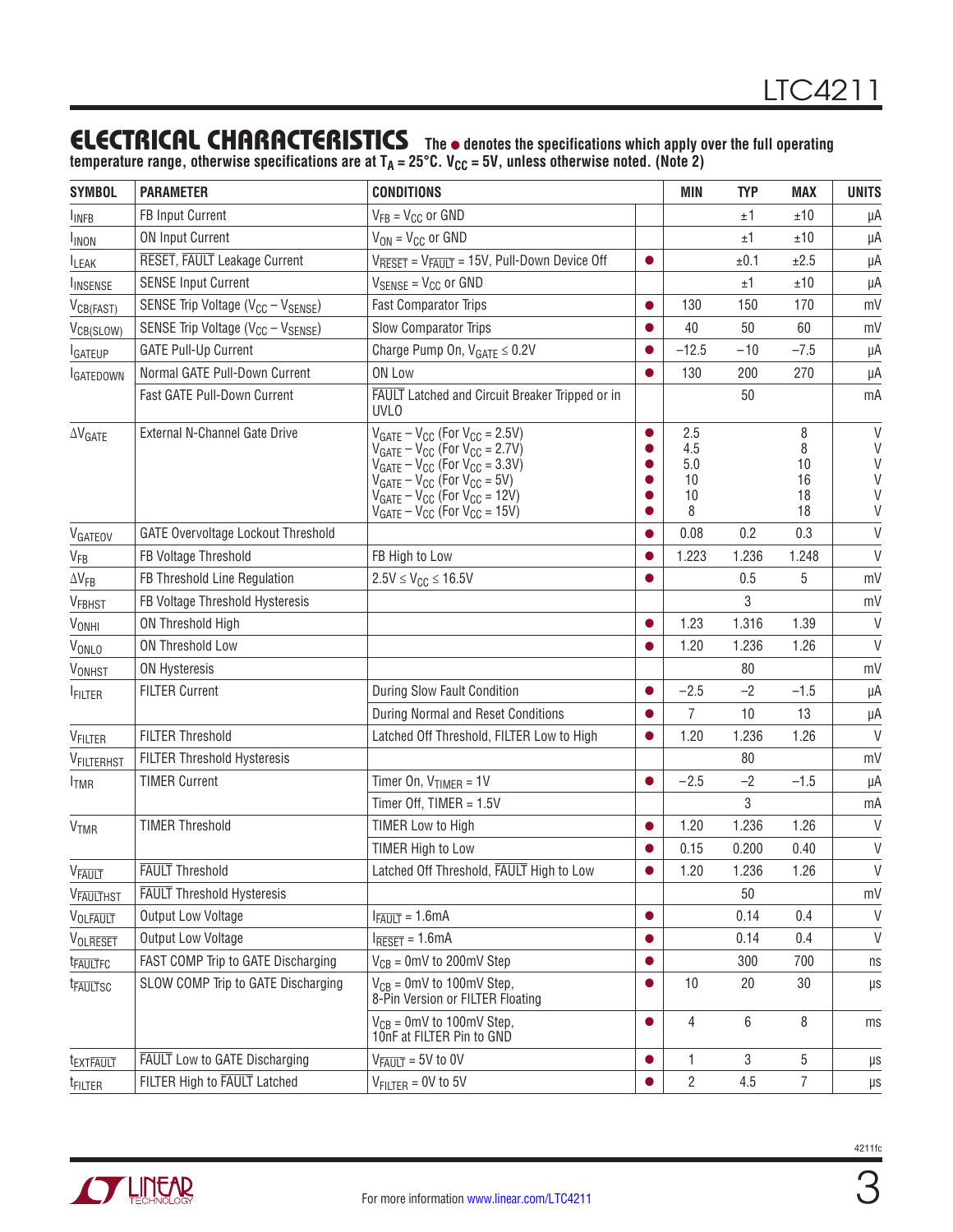### **ELECTRICAL CHARACTERISTICS** The  $\bullet$  denotes the specifications which apply over the full operating

temperature range, otherwise specifications are at T<sub>A</sub> = 25°C. V<sub>CC</sub> = 5V, unless otherwise noted. (Note 2)

| <b>SYMBOL</b>      | <b>PARAMETER</b>                 | <b>CONDITIONS</b>    | <b>MIN</b> | TVP | <b>MAX</b> | <b>UNITS</b> |
|--------------------|----------------------------------|----------------------|------------|-----|------------|--------------|
| t <sub>reset</sub> | Circuit Breaker Reset Delay Time | ON Low to FAULT High |            | 150 | 250        | μs           |
| $t_{OFF}$          | Turn-Off Time                    | ON Low to GATE Off   |            |     |            | μs           |

**Note 1:** Stresses beyond those listed under Absolute Maximum Ratings may cause permanent damage to the device. Exposure to any Absolute Maximum Rating condition for extended periods may affect device reliability and lifetime.

**Note 2:** All current into device pins are positive; all current out of device pins are negative; all voltages are referenced to ground unless otherwise specified.

**Note 3:** An internal Zener at the GATE pin clamps the charge pump voltage to a typical maximum operating voltage of 26V. External voltage applied to the GATE pin beyond the internal Zener voltage may damage the part. If a lower GATE pin voltage is desired, use an external Zener diode. The GATE capacitance must be  $< 0.15$ µF at maximum V<sub>CC</sub>.

## TYPICAL PERFORMANCE CHARACTERISTICS



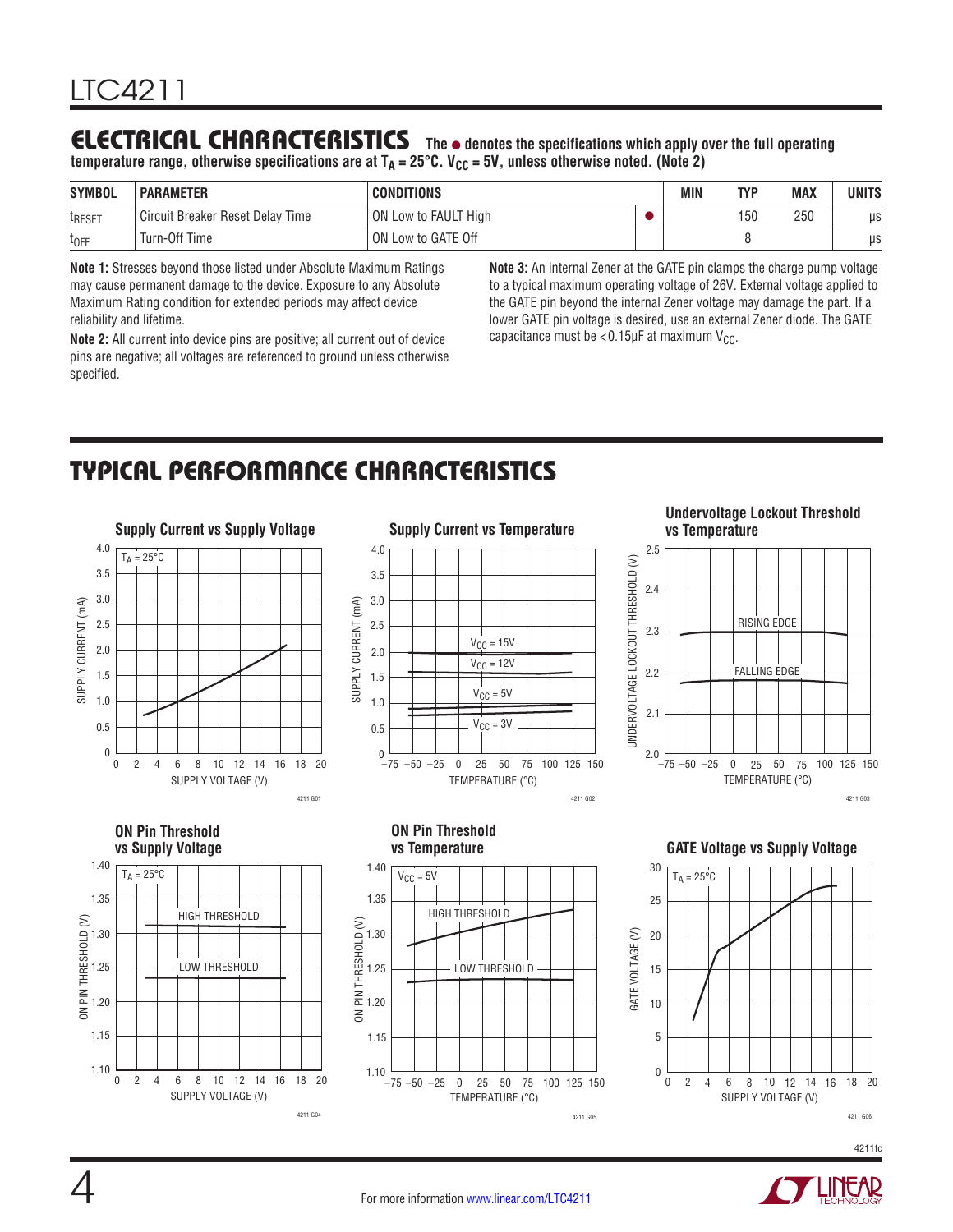





**GATE Output Source Current vs Supply Voltage**



**Normal GATE Pull-Down Current vs Temperature**







**Fast GATE Pull-Down Current**

**vs Supply Voltage**

 $T_A = 25^{\circ}C$ 

20

40

30

60

50

80

70

FAST GATE PULL-DOWN CURRENT (mA)

FAST GATE PULL-DOWN CURRENT (mA)

**Normal GATE Pull-Down Current vs Supply Voltage**



**Fast GATE Pull-Down Current vs Temperature**



4211fc



SUPPLY VOLTAGE (V)

4211 G14

4 8 12 16

20 6 10 14 18 20

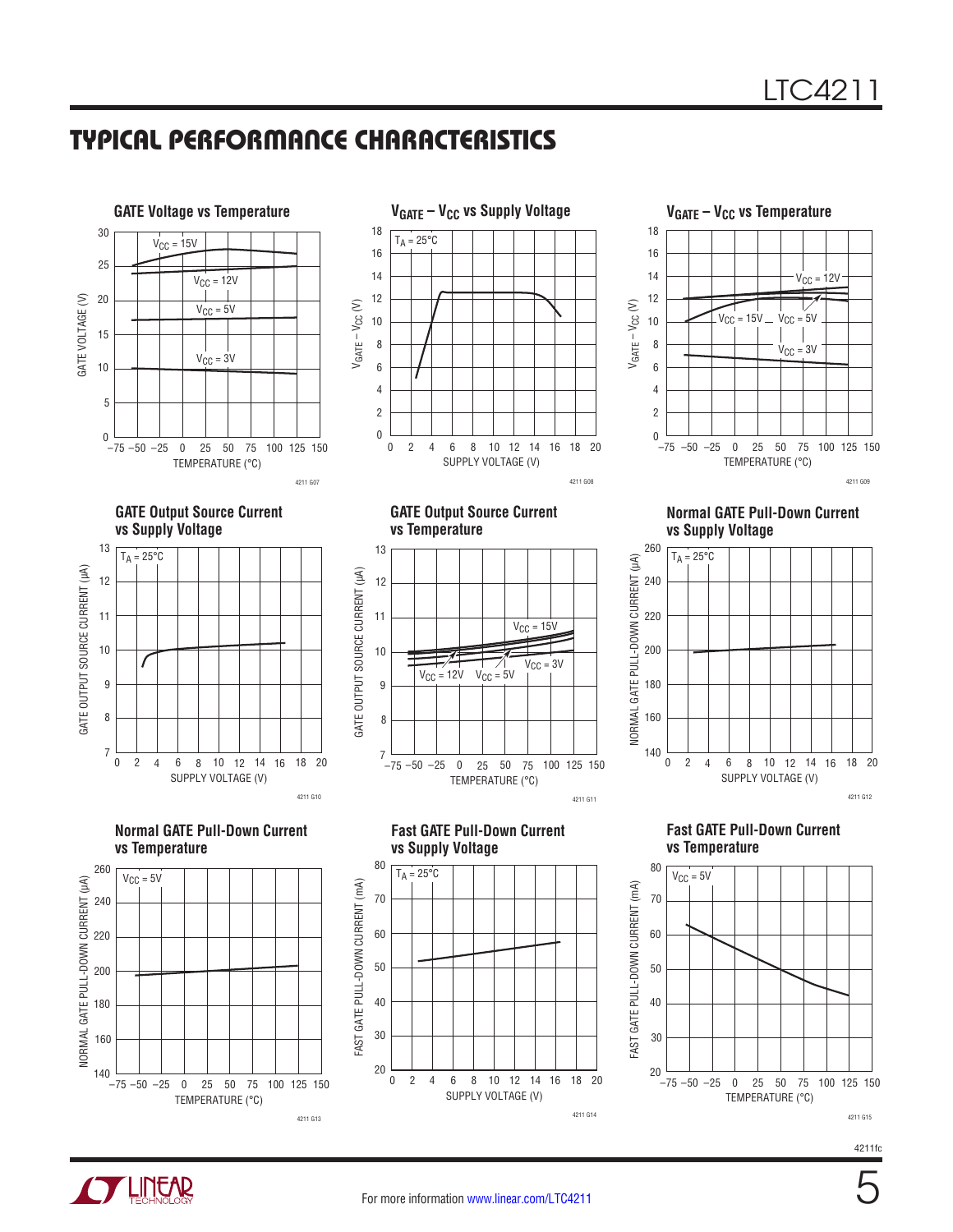



HIGH THRESHOLD





**TIMER High Threshold vs Supply Voltage**







TEMPERATURE (°C)

-50 -25 0 25 50 75 100 125 150

4211 G23

 $-75$   $-50$   $-25$ 

8.0 8.5

 $\boldsymbol{0}$ 

8.5 8.0

SUPPLY VOLTAGE (V)

2 6 10 4 8 12 14 18 20

16

4211 G22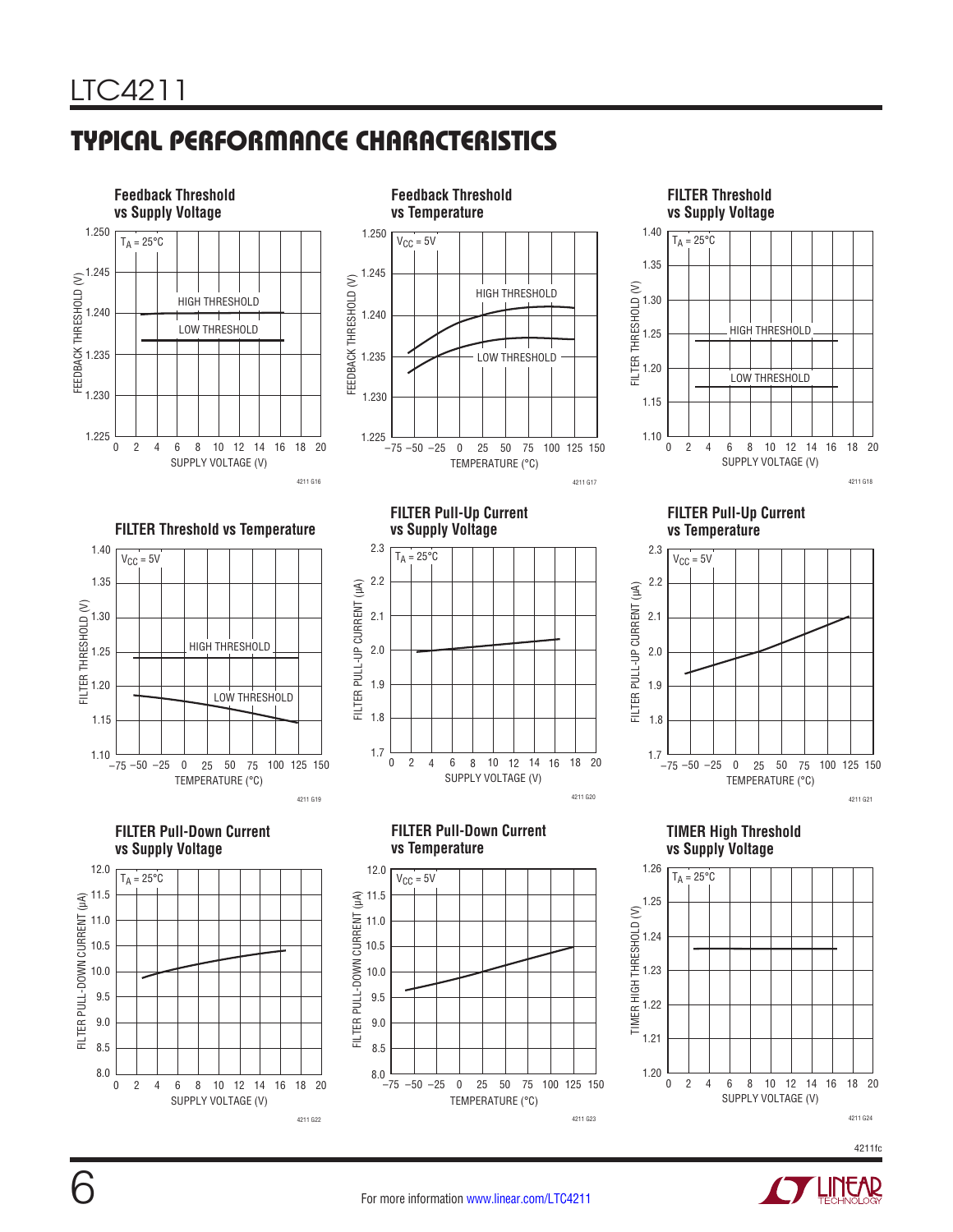



7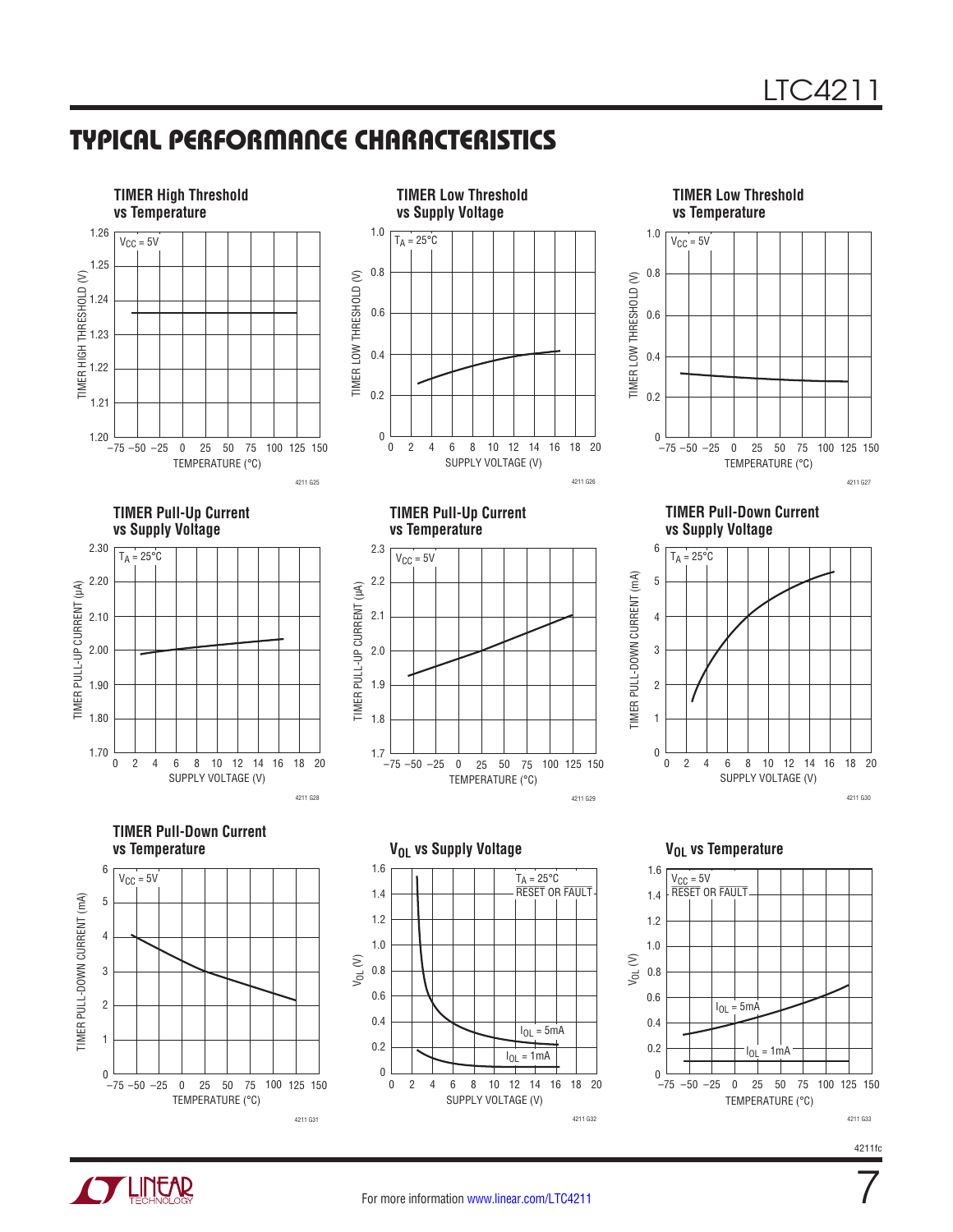





# **FILTER High to FAULT Activation**





4211 G36

4211 G39



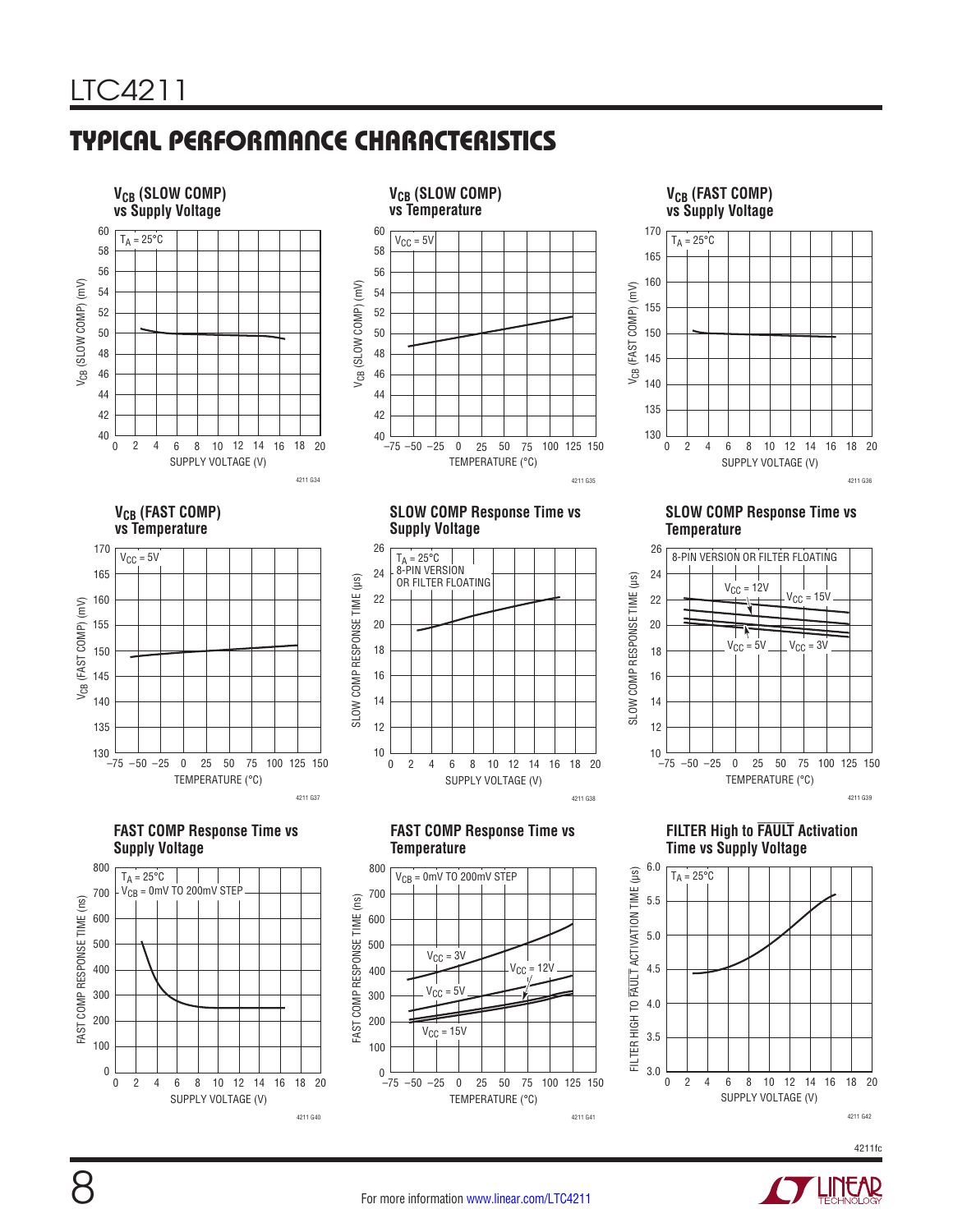



**FAULT Pin Low to GATE Discharging** 





**FAULT Threshold Voltage vs Supply Voltage**



FAULT THRESHOLD VOLTAGE (V)

–75 –50 –25 0 25 50 75 100 125 0 25 50 75 100 125 150 4211 G47



4211fc

4211 G43 **FAULT Pin Low to GATE Discharging** 



**FAULT Threshold Voltage vs Temperature**





1.5

 $2.0$ 

FAULT PIN LOW TO GATE DISCHARGING TO A 4.5<br>
4.5<br>
4.5<br>
4.5<br>
2.0<br>
2.0<br>
1.5 3.0

FAULT PIN LOW TO GATE DISCHARGING TIME (µs)

3.5

2.5

4.0

4.5

 $V_{CC} = 5V$ 

**Time vs Temperature**

TEMPERATURE (°C)





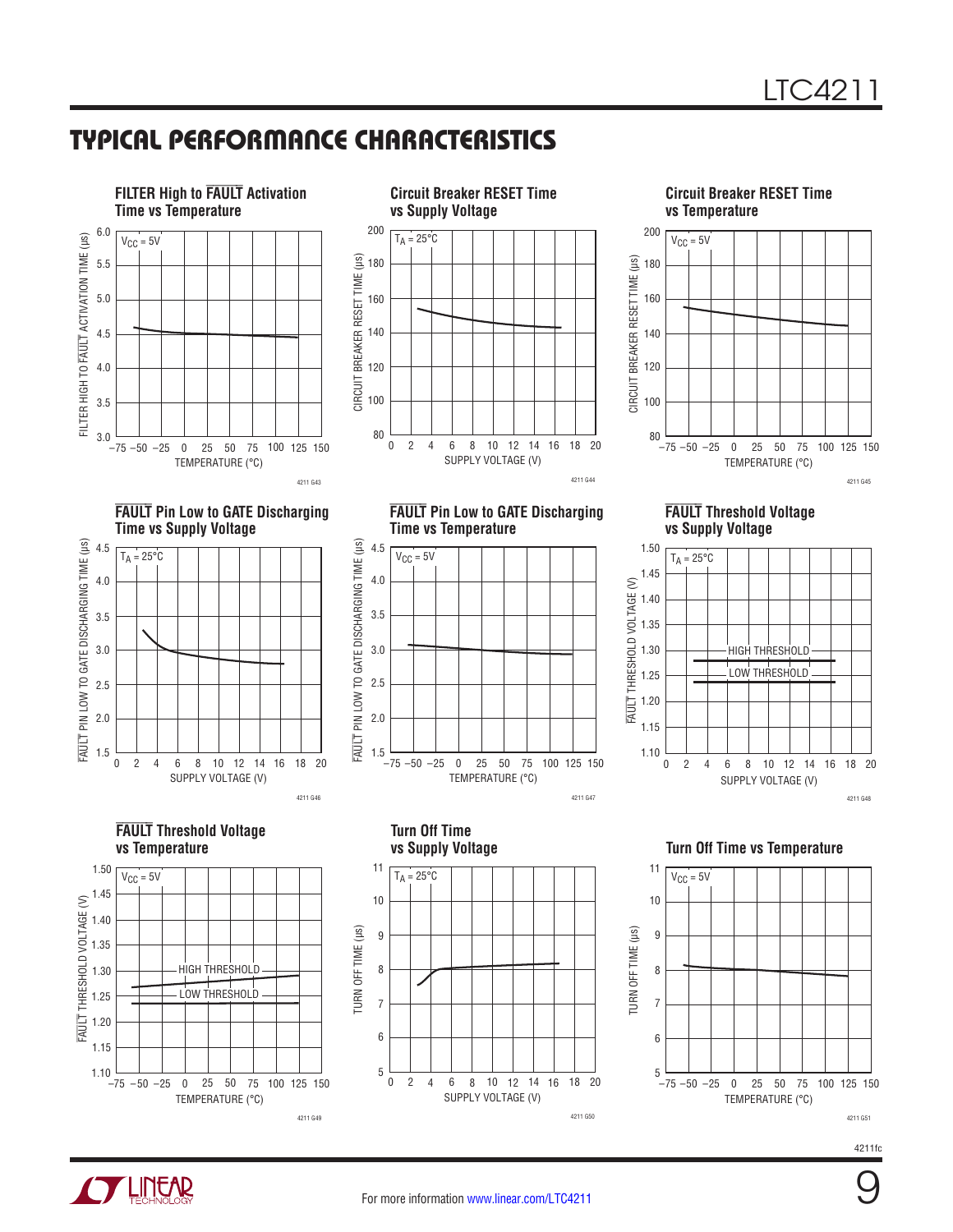

### PIN FUNCTIONS **(8-Lead Package/10-Lead Package)**

**RESET (Pin 1/Pin 1):** An open-drain output that pulls to GND if the voltage at the FB pin (Pin 5/Pin 6) falls below the FB pin threshold (1.236V). During the start-up cycle, the RESET pin goes high impedance at the end of the second timing cycle after the FB pin goes above the FB threshold. This pin requires an external pull-up resistor to  $V_{CC}$ . If an undervoltage lockout condition occurs, the RESET pin pulls low independently of the FB pin to prevent false glitches.

**ON (Pin 2/Pin 2):** An active high signal used to enable or disable LTC4211 operation. COMP1's high-to-low threshold is set at 1.236V and its hysteresis is set at 80mV. If a logic high signal is applied to the ON pin ( $V_{ON} > 1.316V$ ), the first timing cycle begins if an overvoltage condition does not exist on the GATE pin (Pin 6/Pin 7). If a logic low signal is applied to the ON pin  $(V_{ON} < 1.236V)$ , the GATE pin is pulled low by an internal 200µA current sink. The ON pin can also be used to reset the electronic circuit breaker. If the ON pin is cycled low and then high following a circuit breaker trip, the internal circuit breaker is reset, and the LTC4211 begins a new start-up cycle.

**TIMER (Pin 3/Pin 4):** A capacitor connected from this pin to GND sets the LTC4211's system timing. The LTC4211's initial and second start-up timing cycles and its internal "power good" delay time are defined by this capacitor.

**GND (Pin 4/Pin 5):** Device Ground Connection. Connect this pin to the system's analog ground plane.

**FB (Pin 5/Pin 6):** The FB (Feedback) pin is an input to the COMP2 comparator and monitors the output supply voltage through an external resistive divider. If  $V_{FB}$  < 1.236V, the RESET pin pulls low. An internal glitch filter at COMP2's output helps prevent negative voltage transients from triggering a reset condition. If  $V_{FB} > 1.239V$ , the RESET pin goes high at the end of the second timing cycle.

**GATE (Pin 6/Pin 7):** The output signal at this pin is the high side gate drive for the external N-channel FET pass transistor.

As shown in the Block Diagram, an internal charge pump supplies a 10µA gate current and sufficient gate voltage drive to the external FET for supply voltages from 2.5V to 16.5V. The internal charge-pump and zener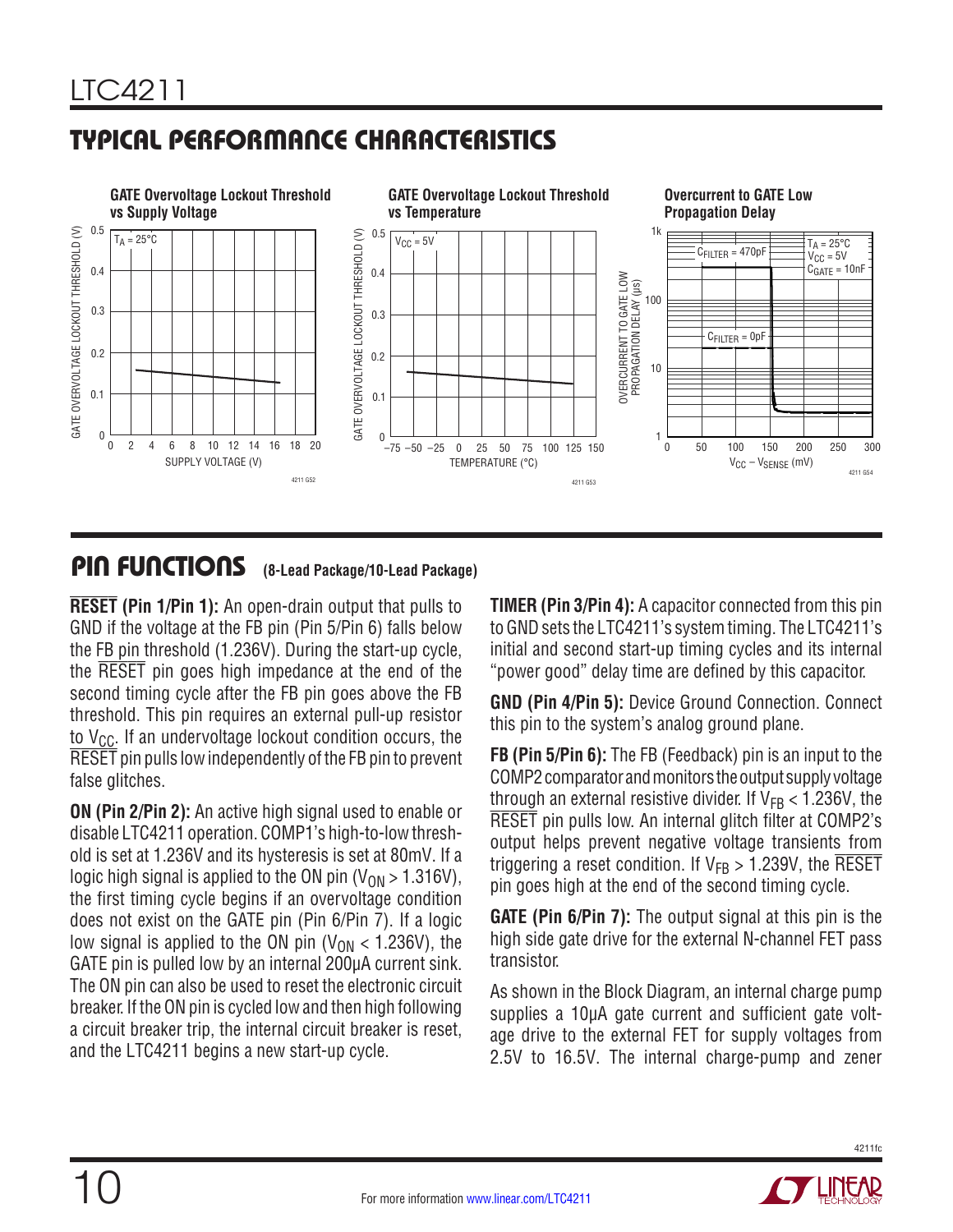### PIN FUNCTIONS **(8-Lead Package/10-Lead Package)**

clamps at the GATE pin determine the gate drive voltage  $(\Delta V_{GATF} = V_{GATF} - V_{CC})$ . The charge pump produces a minimum 4.5V of  $\Delta V_{\text{GATE}}$  for supplies in the range of 2.7V ≤ V<sub>CC</sub> < 4.75V. For 4.75V ≤ V<sub>CC</sub> ≤ 12V the  $\Delta$ V<sub>GATE</sub> is limited by zener clamp Z1 connected between the GATE and  $V_{CC}$ pins. The  $\Delta V_{GATE}$  is typically at 12V and with guaranteed minimum value of 10V. For  $V_{CC}$  > 12V, the Zener clamp Z2 begins to set the limitation for  $\Delta V_{GATF}$ . Z2 clamps the gate voltage to ground to 26V typically. The minimum Z2's clamp voltage is 23V. This effectively sets  $\Delta V_{GATE}$  to 8V minimum at  $V_{CC} = 15V$ .

**SENSE (Pin 7/Pin 8):** Circuit Breaker Set Pin. With a sense resistor placed in the power path between  $V_{CC}$  and SENSE, the LTC4211's electronic circuit breaker trips if the voltage across the sense resistor exceeds the thresholds set internally for the SLOW COMP and the FAST COMP, as shown in the Block Diagram. The threshold for the SLOW COMP is  $V_{\text{CR(SI OW)}} = 50 \text{mV}$ , and the electronic circuit breaker trips if the voltage across the sense resistor exceeds 50mV for 20µs. The SLOW COMP delay is fixed in the S8/MS8 version and adjustable in the MS version of the LTC4211. To adjust the SLOW COMP's delay, please refer to the section on Adjusting SLOW COMP's Response Time.

Under transient conditions where large step current changes can and do occur over shorter periods of time, a second (fast) comparator instead trips the electronic circuit breaker. The threshold for the FAST COMP is set at  $V_{CB(FAST)} = 150$ mV, and the circuit breaker trips if the voltage across the sense resistor exceeds 150mV for more than 300ns. The FAST COMP's delay is fixed in the LTC4211 and cannot be adjusted. To disable the electronic circuit breaker, connect the  $V_{CC}$  and SENSE pins together.

**V<sub>CC</sub>** (Pin 8/Pin 9): This is the positive supply input to the LTC4211. The LTC4211 operates from  $2.5V < V_{CC}$ 16.5V, and the supply current is typically 1mA. An internal undervoltage lockout circuit disables the device until the voltage at  $V_{CC}$  exceeds 2.3V.

**FAULT (Not available on S8/MS8, Pin 10 MS):** FAULT is both an input and an output. Connected to this pin are an analog comparator (COMP6) and an open-drain Nchannel FET. During normal operation, if COMP6 is driven below 1.236V, the electronic circuit breaker trips and the GATE pin pulls low. Typically, a 10k pull-up resistor connects to the FAULT pin. This pull-up is required to allow the LTC4211 to begin a second timing cycle ( $V_{\overline{FAVII}}$ ) 1.286) and start-up properly. This also allows the use of the FAULT pin as a status output. Under normal operating conditions, the FAULT output is a logic high. Two conditions cause an active low on FAULT: (1) the LTC4211's electronic circuit breaker trips because of an output short circuit causing a fast output overcurrent transient (FAST COMP trips circuit breaker); or (2)  $V_{\text{FII TFR}} > 1.236V$ . The FAULT output is driven to logic low and is latched logic low until the ON pin is driven to logic low for 150µs (the  $t_{\text{RFSFT}}$  duration).

**FILTER (Not available S8/MS8, Pin 3 MS):** Overcurrent Fault Timing Pin and Overvoltage Fault Set pin. With a capacitor connected from this pin to ground, the SLOW COMP's response time can be adjusted. In the S8/MS8 version of the LTC4211, the FILTER pin is not available and the delay time from overcurrent detect to GATE OFF is fixed at 20µs.

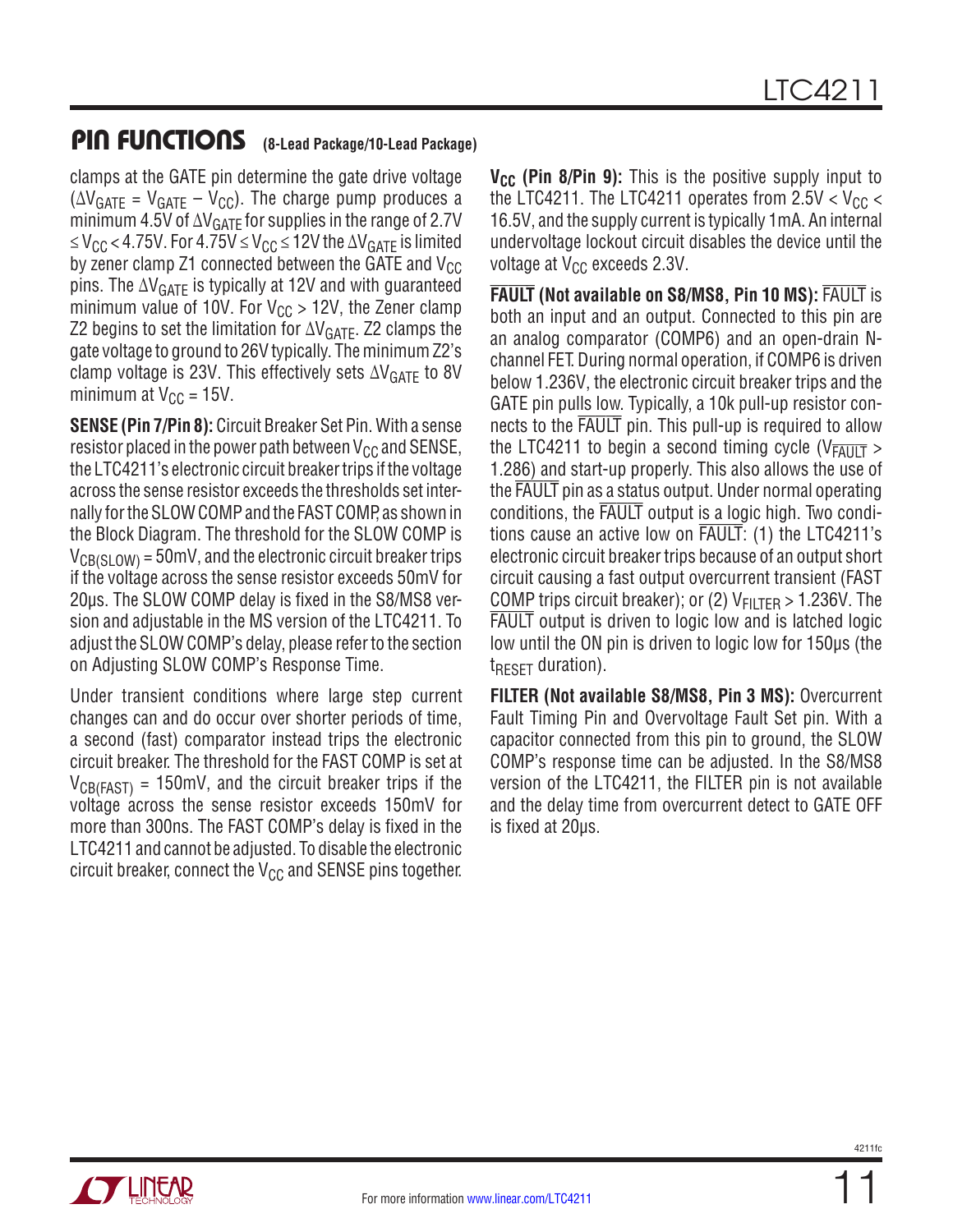# BLOCK DIAGRAM



PIN NUMBERS FOR S8/MS8 (MS)

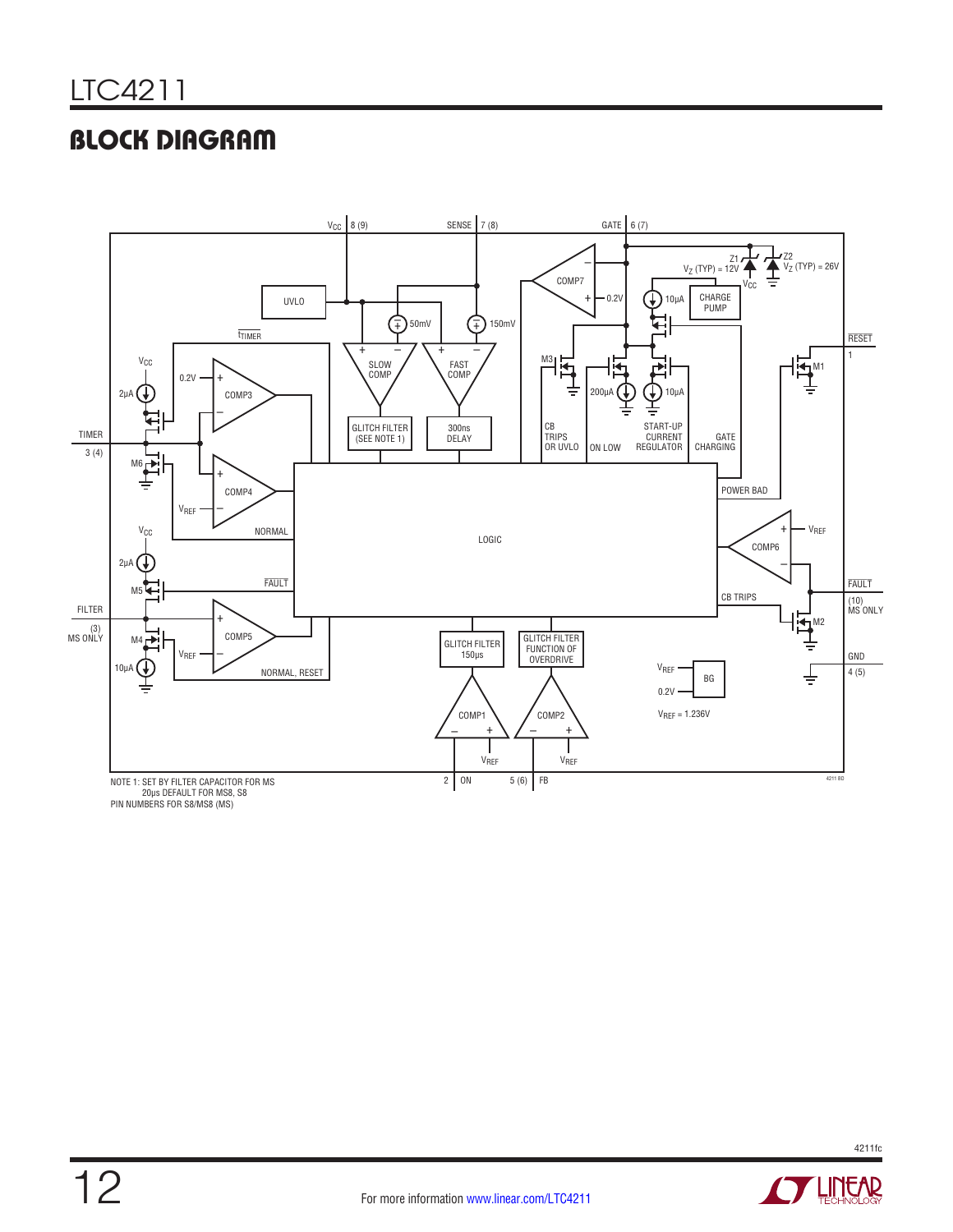### **HOT CIRCUIT INSERTION**

When circuit boards are inserted into or removed from live backplanes, the supply bypass capacitors can draw huge transient currents from the backplane power bus as they charge. The transient current can cause permanent damage to the connector pins as well as cause glitches on the system supply, causing other boards in the system to reset.

The LTC4211 is designed to turn a printed circuit board's supply voltages ON and OFF in a controlled manner, allowing the circuit board to be safely inserted or removed from a live backplane. The device provides a system reset signal to indicate when board supply voltage drops below a predetermined level, as well as a dual function fault monitor.

**OUTPUT VOLTAGE MONITOR**

The LTC4211 uses a 1.236V bandgap reference, precision voltage comparator and an external resistive divider to monitor the output supply voltage as shown in Figure 1.

The operation of the supply monitor in normal mode is illustrated in Figure 2. When the voltage at the FB pin drops below its reset threshold (1.236V), the comparator COMP2 output goes high. After a glitch filter delay, RESET is pulled low (Time Point 1). When the voltage at the FB pin rises above its reset threshold (1.239V), COMP2's output goes low and a timing cycle starts (Time Point 4). After a complete timing cycle, RESET is pulled high by the external pull-up resistor. If the FB pin rises above the reset threshold for less than a timing cycle, the RESET output remains low (Time Points 2 to 3).

As shown in Figure 5, the LTC4211's RESET pin is logic low during any undervoltage lockout condition and during the initial insertion of a PC board. Under normal operation, RESET goes to logic high at the end of the soft-start cycle only after the FB pin voltage rises above its reset threshold of 1.239V.



**Figure 2. Supply Monitor Waveforms in Normal Mode**



**Figure 1. Supply Voltage Monitor Block Diagram**

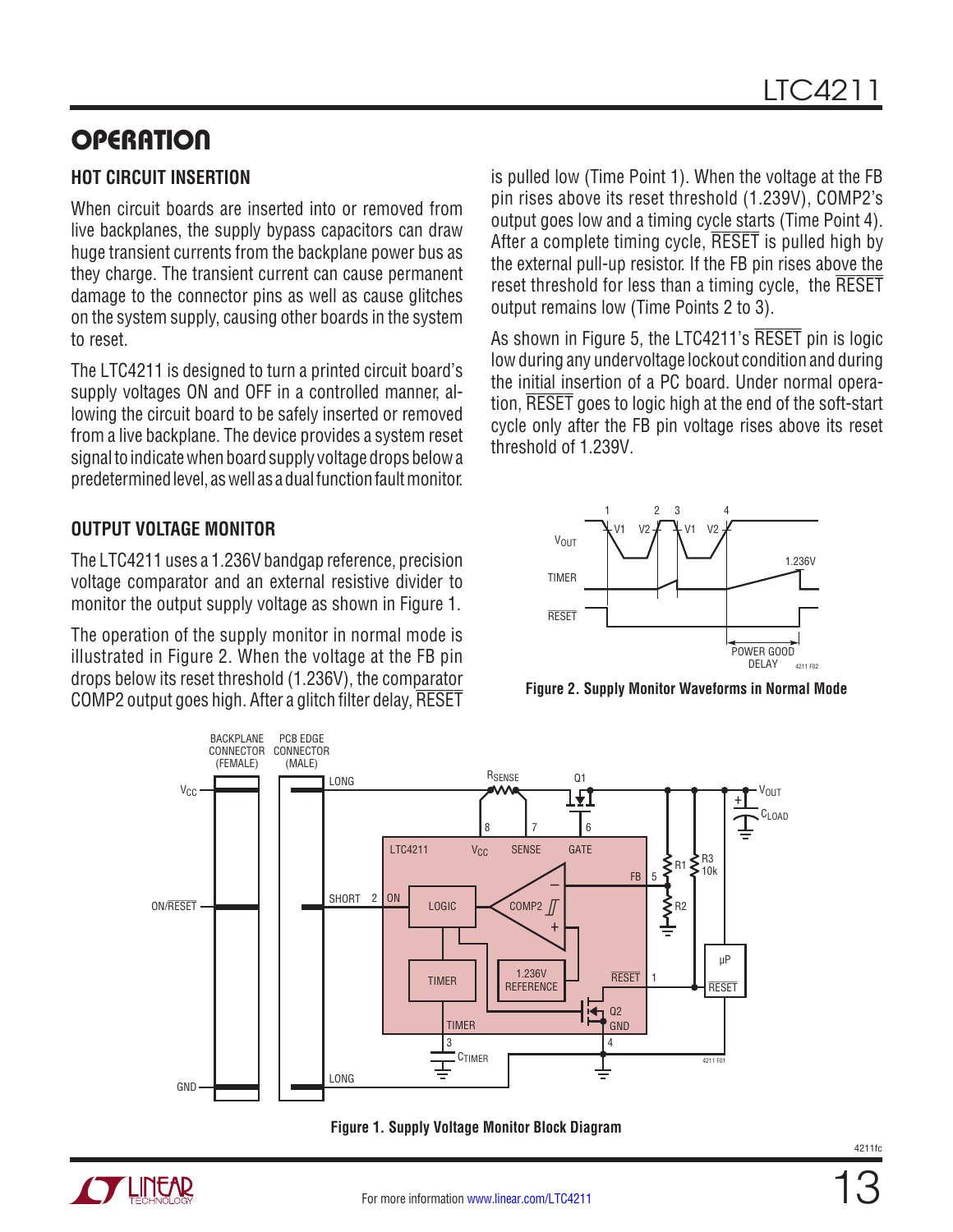### **UNDERVOLTAGE LOCKOUT**

The LTC4211's power-on reset circuit initializes the startup procedure and ensures the chip is in the proper state if the input supply voltage is too low. If the supply voltage falls below 2.18V, the LTC4211 is in undervoltage lockout (UVLO) mode, and the GATE pin is pulled low. Since the UVLO circuitry uses hysteresis, the chip restarts after the supply voltage rises above 2.3V and the ON pin goes high.

In addition, users can utilize the ON comparator (COMP1) or the FAULT comparator (COMP6) to effectively program a higher undervoltage lockout level. Figure 3 shows how the external resistive divider at the ON pin programs the system's undervoltage lockout voltage. The system will enter the plug-in cycle after the ON pin rises above 1.316V. The resistive divider sets the circuit to turn on when  $V_{CC}$ reaches around 79% of its final value. If a different turn on  $V_{CC}$  voltage is desired change the resistive divider values accordingly. Alternatively, the FAULT comparator can be used to configure the external undervoltage lockout level. If the FAULT comparator is used for this purpose, the system will wait for the input voltage to increase above the level set by the user before starting the second timing cycle. Also, if the input voltage drops below the set level in normal operating mode, the user must cycle the ON pin or  $V_{CC}$  to restart the system.



**Lockout Voltage Externally**

### **GLITCH FILTER FOR RESET**

The LTC4211 has a glitch filter to prevent transients on the FB pin from generating a system reset. The relationship between glitch filter time and the FB transient voltage is shown in Figure 4.



**Figure 4. FB Comparator Glitch Filter Time vs Feedback Transient Voltage**

### **SYSTEM TIMING**

System timing for the LTC4211 is generated at the TIMER pin (see the Block Diagram). If the LTC4211's internal timing circuit is off, an internal N-channel FET connects the TIMER pin to GND. If the timing circuit is enabled, an internal 2µA current source is then connected to the TIMER pin to charge  $C_{\text{TIMFR}}$  at a rate given by Equation 1:

$$
C_{TIMER} \text{ Charge-Up Rate} = \frac{2\mu A}{C_{TIMER}} \tag{1}
$$

When the TIMER pin voltage reaches COMP4's threshold of 1.236V, the TIMER pin is reset to GND. Equation 2 gives an expression for the timer period:

$$
t_{TIMER} = 1.236V \cdot \frac{C_{TIMER}}{2\mu A}
$$
 (2)

As a design aid, the LTC4211's timer period as a function of the  $C_{TIMFR}$  using standard values from 3.3nF to 0.33 $\mu$ F is shown in Table 1.

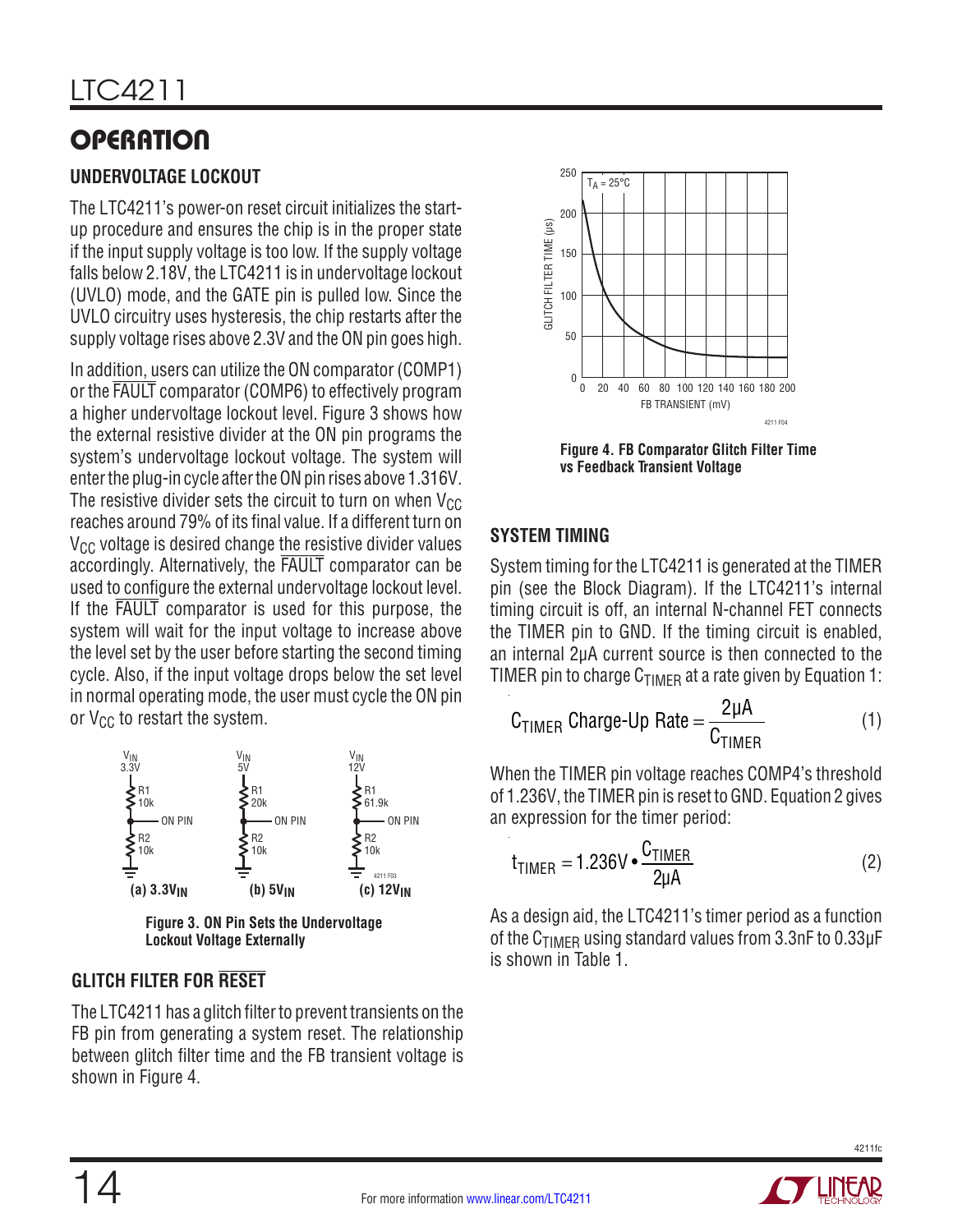#### **Table 1. t<sub>TIMER</sub> vs C<sub>TIMER</sub>**

| <b>C<sub>TIMER</sub></b> | t <sub>TIMER</sub> |  |
|--------------------------|--------------------|--|
| $0.0033\mu F$            | 2.0 <sub>ms</sub>  |  |
| $0.0047\mu F$            | 2.9 <sub>ms</sub>  |  |
| $0.0068\mu F$            | 4.2ms              |  |
| $0.0082\mu F$            | 5.1ms              |  |
| $0.01\mu F$              | 6.2ms              |  |
| $0.015\mu F$             | 9.3ms              |  |
| $0.022\mu F$             | 13.6 <sub>ms</sub> |  |
| $0.033\mu F$             | 20.4ms             |  |
| $0.047\mu F$             | 29.0ms             |  |
| $0.068\mu F$             | 42.0ms             |  |
| $0.082\mu F$             | 50.7ms             |  |
| $0.1 \mu F$              | 61.8ms             |  |
| $0.15\mu F$              | 92.7ms             |  |
| $0.22\mu F$              | 136ms              |  |
| $0.33\mu F$              | 204ms              |  |

The  $C_{TIMER}$  value is vital to ensure a proper start-up and reliable operation. A system may not start up if a timing period is set too short relative to the time needed for the output voltage to ramp up from zero to its rated value. Conversely, this timing period should not be too long as an output short can occur at start-up causing the external MOSFET to overheat. A good starting point is to set  $C_{TIMER} = 10nF$  and adjust its value accordingly to suit the specific applications.

#### **OPERATING SEQUENCE**

#### **Power-Up, Start-Up Check and Plug-In Timing Cycle**

The sequence of operation for the LTC4211 is illustrated in the timing diagram of Figure 5. When a PC board is inserted into a live backplane, the LTC4211 first performs



**Figure 5. Normal Power-Up Sequence**

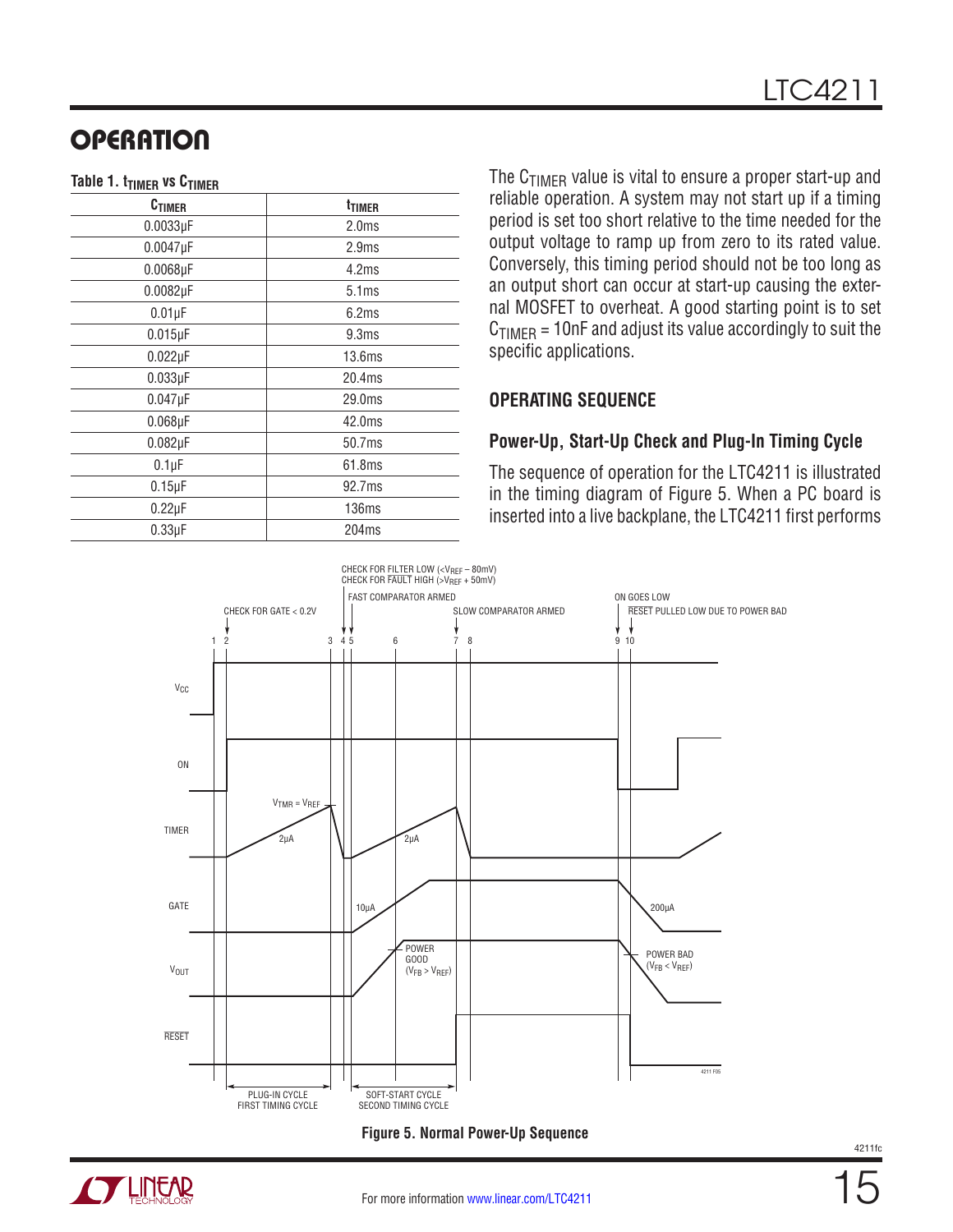a start-up check to make sure the supply voltage is above its 2.3V UVLO threshold (see Time Point 1). If the input supply voltage is valid, the gate of the external pass transistor is pulled to ground by the internal 200µA current source connected at the GATE pin. The TIMER pin is held low by an internal N-channel pull-down transistor (see M6, LTC4211 Block Diagram) and the FILTER pin voltage is pulled to ground by an internal 10µA current source.

Once  $V_{CC}$  and ON (the ON pin is >1.316) are valid, the LTC4211 checks to make sure that GATE is OFF ( $V<sub>GATF</sub>$ 0.2V) at Time Point 2. An internal timing circuit is enabled and the TIMER pin voltage ramps up at the rate described by Equation 1. At Time Point 3 (the timing period programmed by  $C_{\text{TIMFR}}$ ), the TIMER pin voltage equals  $V_{\text{TMR}}$  (1.236V). Next, the TIMER pin voltage ramps down to Time Point 4 where the LTC4211 performs two checks: (1) FILTER pin voltage is low ( $V_{\text{FIITFR}}$  < 1.156V) and (2) FAULT pin voltage is high ( $V_{\overline{F A U} \overline{I} T} > 1.286 V$ ). If both conditions are met, the LTC4211 begins a second timing (soft-start) cycle.

### **Second Timing (Soft-Start) Cycle**

At the beginning of the second timing cycle (Time Point 5), the LTC4211's FAST COMP is armed and an internal 10µA current source working with an internal charge pump provides the gate drive to the external pass transistor. The LTC4211 automatically limits the inrush current in one of two ways: by controlling the GATE pin voltage slew rate or by actively limiting the inrush current. If GATE voltage slew rate control is preferred, an external capacitor  $C_{GATE}$ can be used from GATE to ground, as shown in Figure 6.



**Figure 6. Using an External Capacitor at GATE for GATE Voltage Slew Rate Control** 

An expression for the GATE voltage slew rate is given by Equation 3:

$$
V_{GATE} \text{Slew Rate}, \frac{dV_{GATE}}{dt} = \frac{10\mu\text{A}}{C_{GATE}} \tag{3}
$$

Adding  $C_{GATE}$  slows the GATE voltage slew rate at the expense of slower system turn-on and turn-off time. Should this technique be used, values for  $C_{\text{GATE}}$  less than 150nF are recommended.

The inrush current being delivered to the load while the GATE is ramping is dependent on  $C_{L,\text{OAD}}$  and  $C_{GATE}$ . Equation 4 gives an expression for the inrush current during the second timing cycle:

$$
I_{INRUSH} = \frac{dV_{GATE}}{dt} \cdot C_{LOAD} = 10 \mu A \cdot \frac{C_{LOAD}}{C_{GATE}} \tag{4}
$$

For example, if  $C_{\text{GATE}} = 3300pF$  and  $C_{\text{LOAD}} = 2000pF$ , the inrush current charging  $C_{LOAD}$  is:

$$
I_{\text{INRUSH}} = 10 \mu A \cdot \frac{2000 \mu F}{0.0033 \mu F} = 6.06 A \tag{5}
$$

At Time Point 6, the output voltage trips COMP2's threshold, signaling an output voltage "power good" condition. At Time Point 7, RESET is asserted high, SLOW COMP is armed and the LTC4211 enters a fault monitor mode. The TIMER voltage then ramps down to Time Point 8.

#### **Power-Off Cycle**

As shown at Time Point 9, an external hard reset is initiated by pulling the ON pin low ( $V_{ON}$  < 1.236V). The GATE pin voltage is ramped to ground by the internal 200µA current source, discharging  $C_{GATE}$  and turning off the pass transistor. As  $C_{LOAD}$  discharges, the output voltage crosses COMP2's threshold, signaling a "power bad" condition at Time Point 10. At this point, RESET is asserted low.

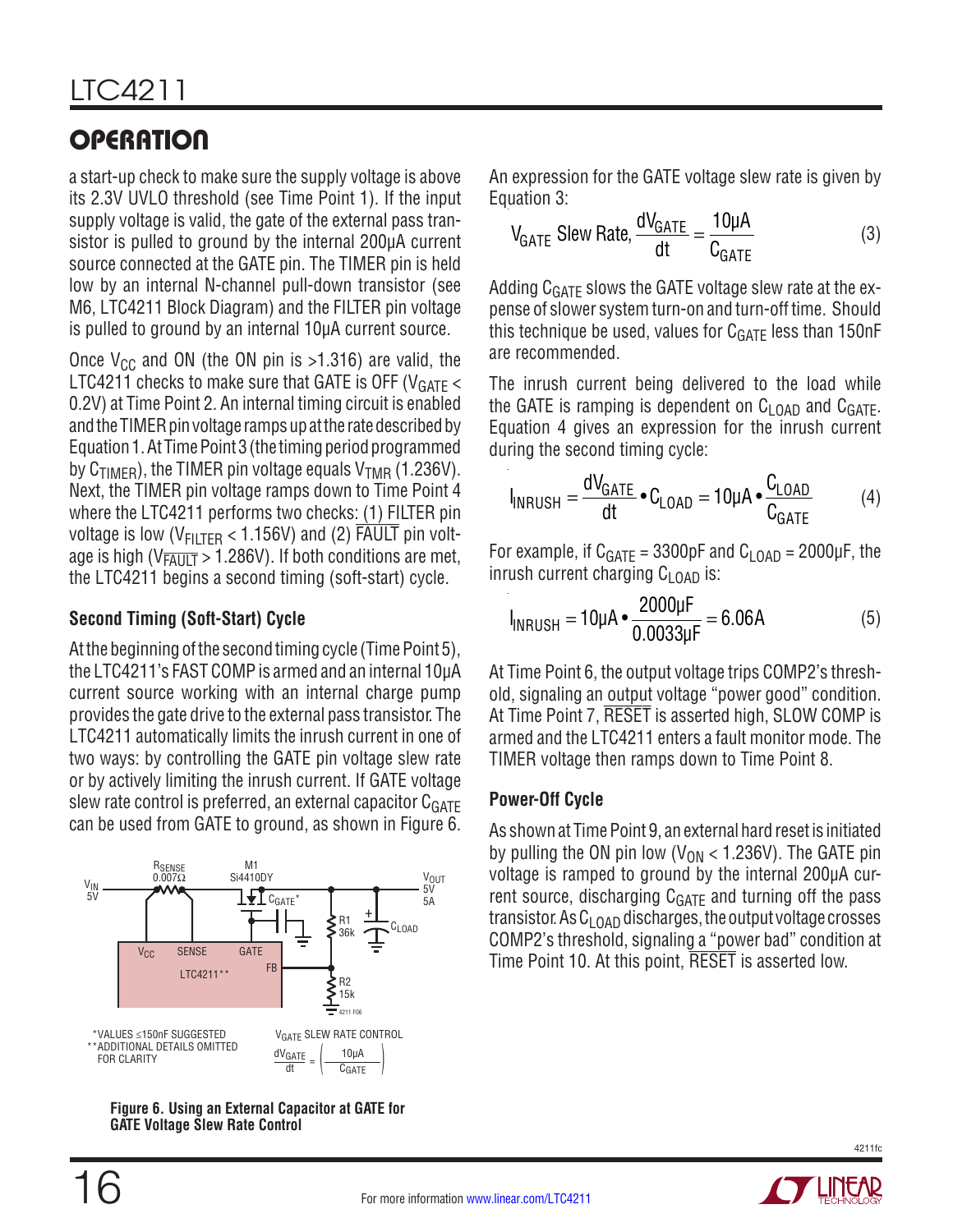#### **SOFT-START WITH CURRENT LIMITING**

During the second timing cycle, the inrush current was described by Equation 4. Note that there is a one-to-one correspondence in the inrush current to  $C_{L<sub>QAD</sub>}$ . If the inrush current is large enough to cause a voltage drop greater than 50mV across the sense resistor, an internal servo loop controls the operation of the 10µA current source at the GATE pin to regulate the load current to:

$$
I_{LIMIT(SOFISTART)} = \frac{50 \text{mV}}{R_{SENSE}} \tag{6}
$$

For example, the inrush current is limited to 5A when  $R_{\text{SFNSF}} = 0.01\Omega$ .

In this fashion, the inrush current is controlled and  $C_{LOD}$ is charged up slowly during the soft-start cycle.

The timing diagram in Figure 7 illustrates the operation of the LTC4211 in a normal power-up sequence with limited inrush current as described by Equation 6. At Time Point 5, the GATE pin voltage begins to ramp and the power MOSFET starts to charge  $C_{LOAD}$ . At Time Point 5A, the inrush current causes a 50mV voltage drop across R<sub>SENSE</sub> and the internal servo loop engages, limiting the inrush current to a fixed level. At Time Point 6, the GATE pin voltage continues to ramp as  $C_{L<sub>0</sub>AD}$  charges until  $V<sub>OUT</sub>$  reaches its final value. The charging current reduces, and the internal servo loop disengages. At the end of the soft-start cycle (Time Point 7), RESET is high and SLOW COMP is armed.



**Figure 7. Normal Power-Up Sequence (with Current Limiting in Second Timing Cycle)**



17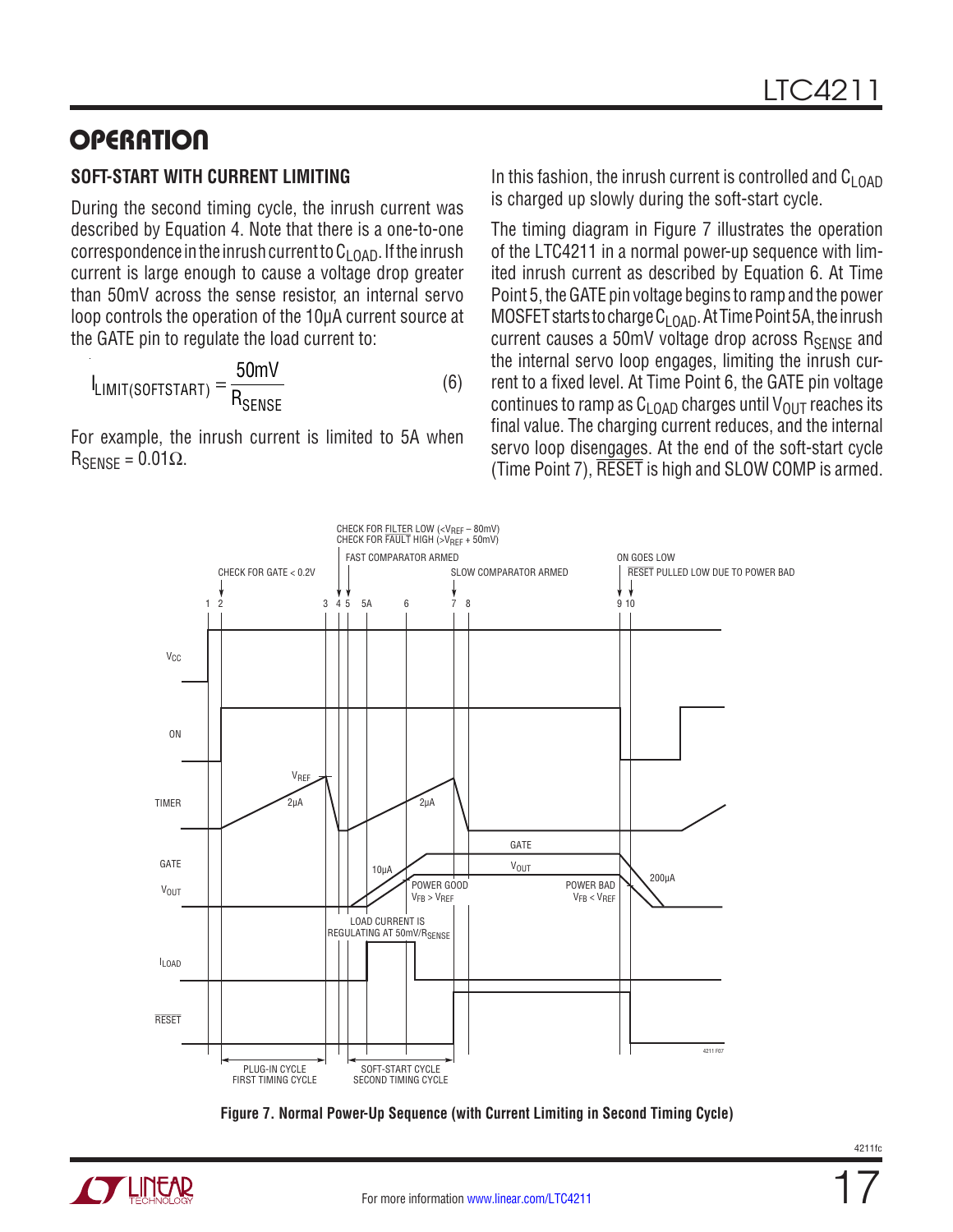### **FREQUENCY COMPENSATION AT SOFT-START**

If the external gate capacitance is greater than 600pF, no external gate capacitor is required at GATE to stabilize the internal current-limiting loop during soft-start. Otherwise, connect a gate capacitor between the GATE pin and ground to increase the total gate capacitance to be equal to or above 600pF. The servo loop that controls the external MOSFET during current limiting has a unity-gain frequency of about 105kHz and phase margin of 80° for external MOSFET gate input capacitances to 2.5nF.

### **USING AN EXTERNAL GATE CAPACITOR**

In addition to reducing the inrush current (Equation 4), an external gate capacitor (Figure 6) may also be useful to decrease or eliminate current spikes through the MOSFET when power is first applied. At power-up, the instantaneous input voltage step attempts to pull the MOSFET gate up through the MOSFET's drain-to-gate capacitance. If the MOSFET's  $C_{GS}$  is small, the gate can be pulled up high enough to turn on the MOSFET, thereby allowing a current spike to the output. This event occurs during the time that the LTC4211 is coming out of UVLO and getting its intelligence to hold the GATE pin low. An external capacitor attenuates the voltage to which the GATE is pulled up and eliminates the current spike. The value required is dependent on the MOSFET capacitance specifications. In typical applications, this capacitor is not required.

### **ELECTRONIC CIRCUIT BREAKER**

The LTC4211 features an electronic circuit breaker function that protects against externally-generated fault conditions and shorts or excessive load current and can also be configured to protect against input supply overvoltage. If the circuit breaker trips, the GATE pin is immediately pulled to ground, the external N-channel MOSFET is quickly turned OFF and FAULT is latched low.

The circuit breaker trips whenever the voltage across the sense resistor exceeds two different levels, set by the LTC4211's SLOW COMP and FAST COMP thresholds (see Block Diagram). The SLOW COMP trips the circuit

breaker if the voltage across the SENSE resistor ( $V_{CC}$  –  $V_{\text{SENSE}} = V_{\text{CB}}$ ) is greater than 50mV for 20us. There may be applications where this comparator's response time is not long enough, for example, because of excessive supply voltage noise. To adjust the response time of the SLOW COMP, the MS version of the LTC4211 is chosen and a capacitor is used at the LTC4211's FILTER pin (see section on Adjusting SLOW Comp's Response Time). The FAST COMP trips the circuit breaker to protect against fast load overcurrents if the transient voltage across the sense resistor is greater than 150mV for 300ns. The response time of the LTC4211's FAST COMP is fixed.

The timing diagram of Figure 7 illustrates when the LTC4211's electronic circuit breaker is armed. After the first timing cycle, the LTC4211's FAST COMP is armed at Time Point 5. Arming FAST COMP at Time Point 5 ensures that the system is protected against a short-circuit condition during the second timing cycle. At Time Point 7, SLOW COMP is armed when the internal control loop is disengaged.

The timing diagrams in Figures 8 and 9 illustrate the operation of the LTC4211 when the load current conditions exceed the thresholds of the FAST COMP ( $V_{CB(FAST)}$ ) 150mV) and SLOW COMP ( $V_{CB(SLOW)} > 50$ mV), respectively.

### **RESETTING THE ELECTRONIC CIRCUIT BREAKER**

Once the LTC4211's circuit breaker is tripped, FAULT is asserted low and the GATE pin is pulled to ground. The LTC4211 remains latched OFF in this fault state until the external fault is cleared. To clear the internal fault detect circuitry and to restart the LTC4211, its ON pin must be driven low ( $V_{ON}$  < 1.236V) for at least 150 $\mu$ s, after which time FAULT goes high. Toggling the ON pin from low to high ( $V_{ON} > 1.316V$ ) initiates a restart sequence in the LTC4211. The timing diagram in Figure 10 illustrates a start-up sequence where the LTC4211 is powered up into a load overcurrent condition. Note that the circuit breaker trips at Time Point B and is reset at Time Point 9A.

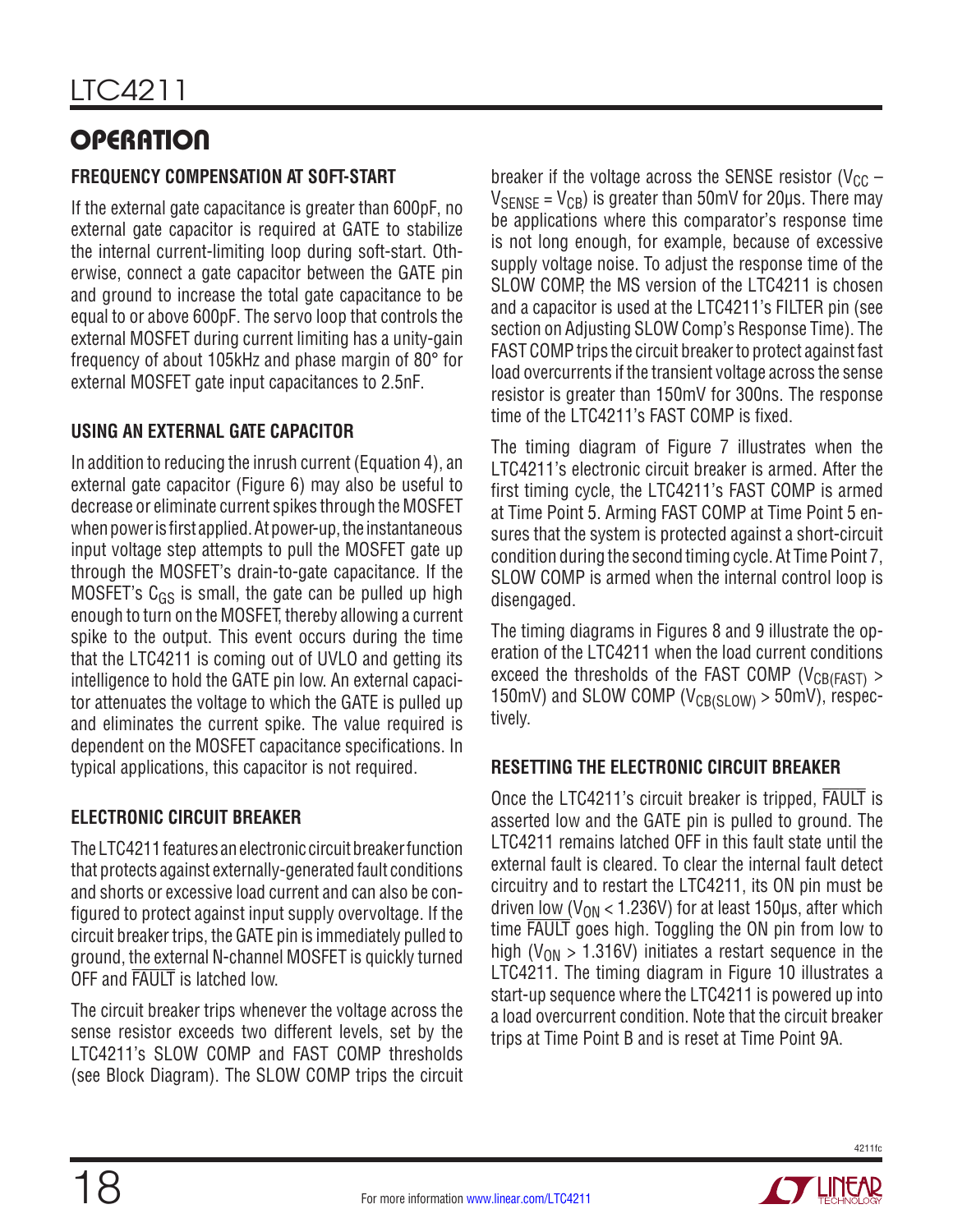

**Figure 8. Output Short Circuit Causes Fast Comparator to Trip the Circuit Breaker**

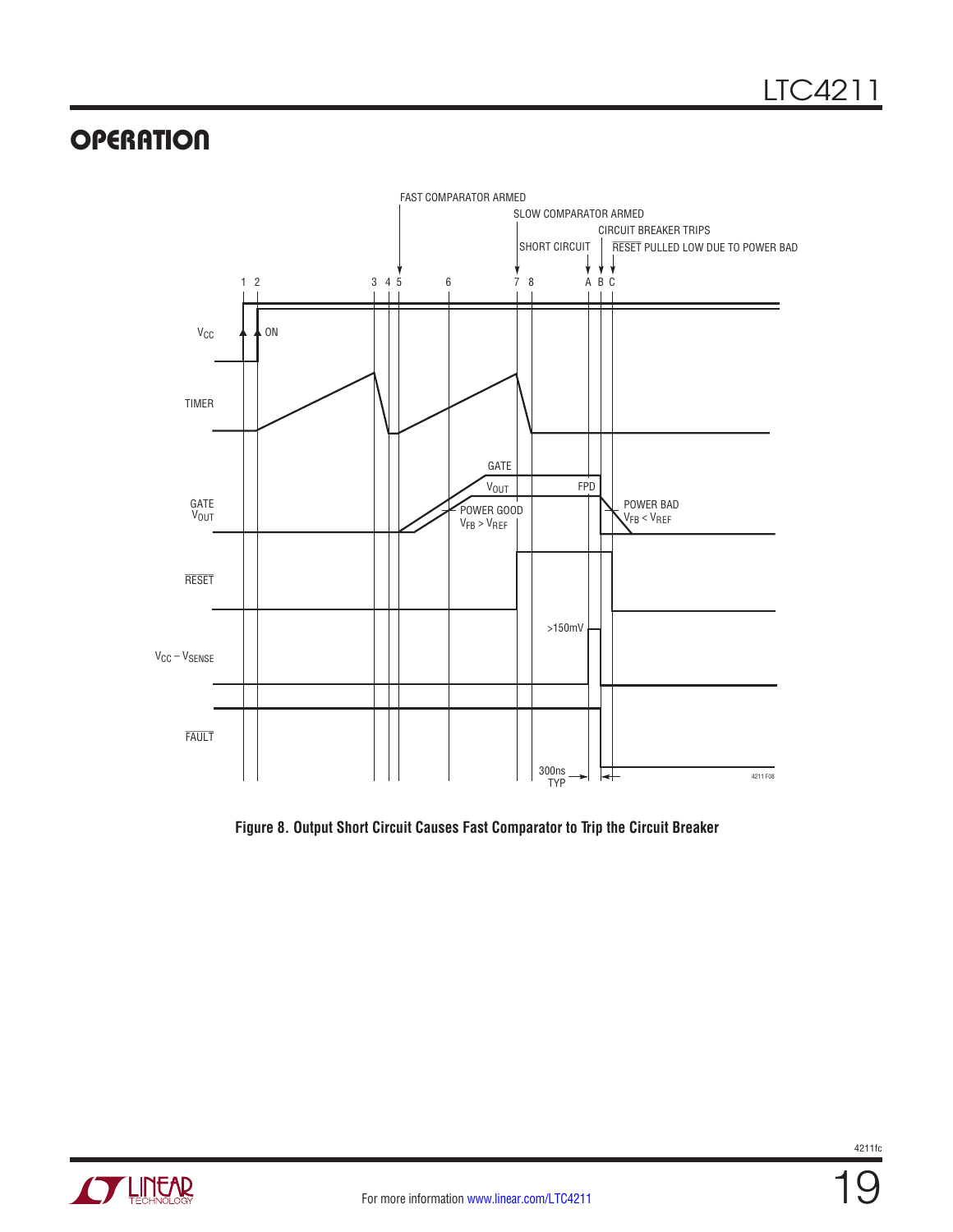

**Figure 9. Mild Overcurrent Slow Comparator Trips the Circuit Breaker After Filter Programming Period**

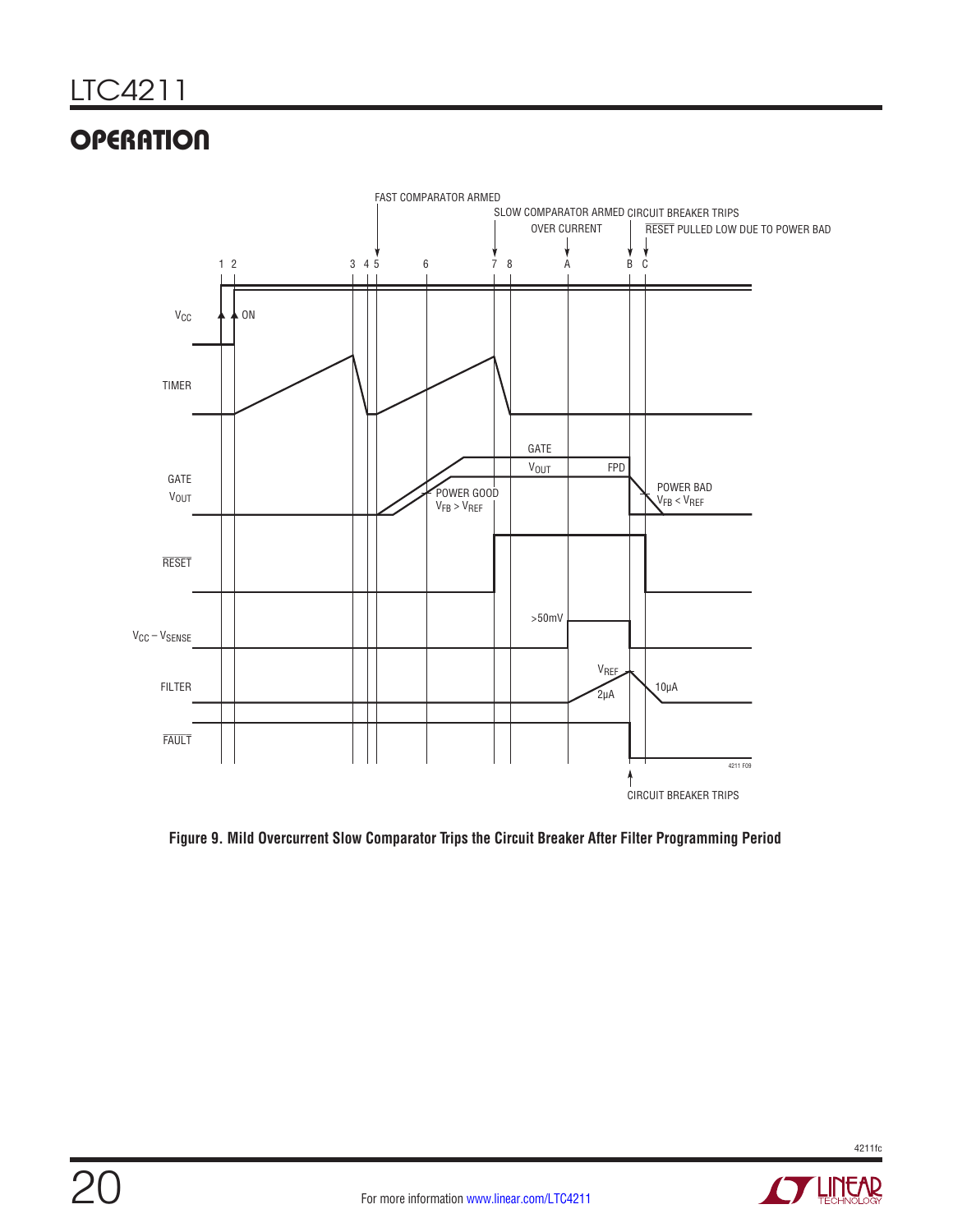

**Figure 10. Power-Up in Overcurrent, Slow Comparator Trips the Circuit Breaker**

### **ADJUSTING SLOW COMP'S RESPONSE TIME**

The response time of SLOW COMP is adjusted using a capacitor connected from the LTC4211's FILTER pin to ground. If this pin is left unused, SLOW COMP's delay defaults to 20µs. During normal operation, the FILTER output pin is held low as an internal 10µA pull-down current source is connected to this pin by transistor M4. This pull-down current source is turned off when an overcurrent load condition is detected by SLOW COMP. During an overcurrent condition, the internal 2µA pull-up current source is connected to the FILTER pin by transistor M5, thereby charging  $C_{\text{FIITFR}}$ . As the charge on the capacitor accumulates, the voltage across  $C_{\text{FILTER}}$ increases. Once the FILTER pin voltage increases to 1.236V, the electronic circuit breaker trips and the LTC4211's

GATE pin is switched quickly to ground by transistor M3. After the circuit breaker is tripped, M5 is turned OFF, M4 is turned ON and the 10µA pull-down current then holds the FILTER pin voltage low.

The SLOW COMP response time from an overcurrent fault condition to when the circuit breaker trips (GATE OFF) is given by Equation 7:

$$
t_{\text{SLOWCOMP}} = 1.236 \text{V} \cdot \frac{C_{\text{FILTER}}}{2\mu\text{A}} + 20\mu\text{s} \tag{7}
$$

For example, if  $C_{FILTER}$  = 1000pF, SLOW COMP's response time = 638µs. As a design aid, SLOW COMP's delay time ( $t<sub>SI</sub>$  ow comp) versus C<sub>FILTER</sub> for standard values of C<sub>FILTER</sub> from 100pF to 1000pF is illustrated in Table 2.

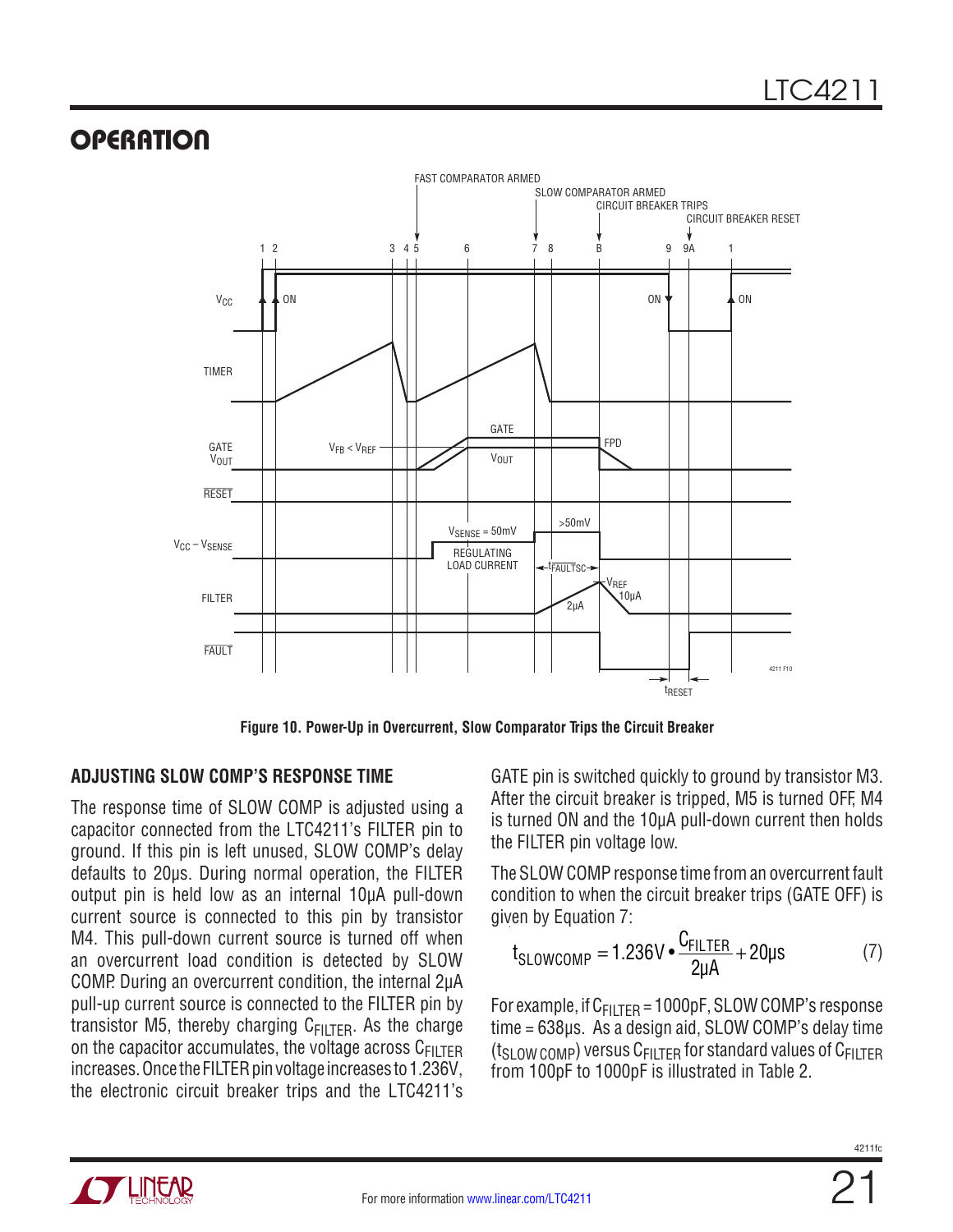|  | Table 2. t <sub>SLOWCOMP</sub> vs CFILTER |  |  |
|--|-------------------------------------------|--|--|
|--|-------------------------------------------|--|--|

| <b>CFILTER</b> | t <sub>slowcomp</sub> |
|----------------|-----------------------|
| 100pF          | $82\mu s$             |
| 220pF          | $156\mu s$            |
| 330pF          | $224\mu s$            |
| 470pF          | $310\mu s$            |
| 680pF          | $440\mu s$            |
| 820pF          | $527\mu s$            |
| 1000pF         | $638\mu s$            |

#### **SENSE RESISTOR CONSIDERATIONS**

The fault current level at which the LTC4211's internal electronic circuit breaker trips is determined by a sense resistor connected between the LTC4211's  $V_{CC}$  and SENSE pins and two separate trip points. The first trip point is set by the SLOW COMP's threshold,  $V_{CR(S10W)} = 50$ mV, and occurs should a load current fault condition exist for more than 20µs. The current level at which the electronic circuit breaker trips is given by Equation 8:

$$
I_{TRIP(SLOW)} = \frac{V_{CB(SLOW)}}{R_{SENSE}} = \frac{50 \text{mV}}{R_{SENSE}}
$$
 (8)

The second trip point is set by the FAST COMP's threshold,  $V_{CB(FAST)} = 150$  mV, and occurs during fast load current transients that exist for 300ns or longer. The current level at which the circuit breaker trips in this case is given by Equation 9:

$$
I_{TRIP(FAST)} = \frac{V_{CB(FAST)}}{R_{SENSE}} = \frac{150mV}{R_{SENSE}}
$$
(9)

As a design aid, the currents at which the electronic circuit breaker trips for common values for  $R_{\text{SFNSF}}$  are shown in Table 3.

| R <sub>SENSE</sub> | <b>ITRIP(SLOW)</b> | <b>ITRIP(FAST)</b> |  |  |
|--------------------|--------------------|--------------------|--|--|
| $0.005\Omega$      | 10A                | 30A                |  |  |
| $0.006\Omega$      | 8.3A               | 25A                |  |  |
| $0.007\Omega$      | 7.1A               | 21A                |  |  |
| $0.008\Omega$      | 6.3A               | 19A                |  |  |
| $0.009\Omega$      | 5.6A               | 17A                |  |  |
| $0.01\Omega$       | 5A                 | 15A                |  |  |

#### **Table 3. ITPIP(SLOW) and ITPIP(FAST) VS RSENSE**

22

For proper circuit breaker operation, Kelvin-sense PCB connections between the sense resistor and the LTC4211's  $V_{CC}$  and SENSE pins are strongly recommended. The drawing in Figure 11 illustrates the correct way of making connections between the LTC4211 and the sense resistor. PCB layout should be balanced and symmetrical to minimize wiring errors. In addition, the PCB layout for the sense resistor should include good thermal management techniques for optimal sense resistor power dissipation.

The power rating of the sense resistor should accommodate steady-state fault current levels so that the component is not damaged before the circuit breaker trips. Table 4 in the Appendix lists sense resistors that can be used with the LTC4211's circuit breaker.



**Figure 11. Making PCB Connections to the Sense Resistor**

#### **CALCULATING CIRCUIT BREAKER TRIP CURRENT**

For a selected  $R_{\text{SENSE}}$  value, the nominal load current that trips the circuit breaker is given by Equation 10:

$$
I_{TRIP(NOM)} = \frac{V_{CB(NOM)}}{R_{SENSE(NOM)}} = \frac{50mV}{R_{SENSE(NOM)}}
$$
(10)

The minimum load current that trips the circuit breaker is given by Equation 11.

$$
I_{TRIP(MIN)} = \frac{V_{CB(MIN)}}{R_{SENSE(MAX)}} = \frac{40mV}{R_{SENSE(MAX)}}
$$
(11)

where

$$
R_{SENSE(MAX)} = R_{SENSE(NOM)} \cdot \left[1 + \left(\frac{R_{TOL}}{100}\right)\right]
$$

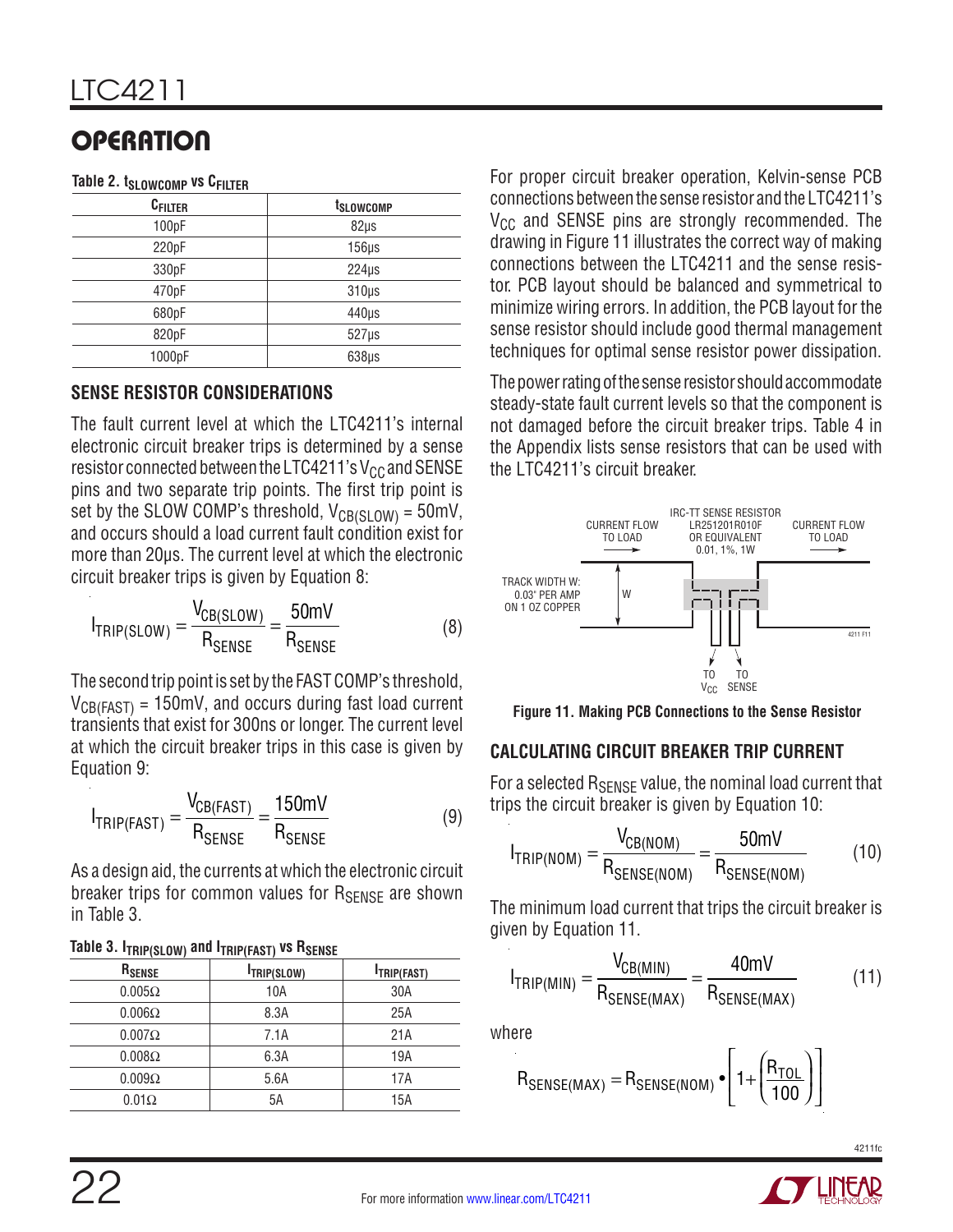The maximum load current that trips the circuit breaker is given in Equation 12.

$$
I_{TRIP(MAX)} = \frac{V_{CB(MAX)}}{R_{SENSE(MIN)}} = \frac{60mV}{R_{SENSE(MIN)}}
$$
(12)

where

$$
R_{\text{SENSE}(\text{MIN})} = R_{\text{SENSE}(\text{NOM})} \cdot \left[ 1 - \left( \frac{R_{\text{TOL}}}{100} \right) \right]
$$

For example:

If a sense resistor with 7m $\Omega$  ±5% R<sub>TOL</sub> is used for current limiting, the nominal trip current  $I_{TRIP(NOM)} = 7.1$ A. From Equations 11 and 12,  $I_{TRIP(MIN)} = 5.4$ A and  $I_{TRIP(MAX)} =$ 9.02A respectively.

For proper operation and to avoid the circuit breaker tripping unnecessarily, the minimum trip current  $(I_{TRIP(MIN)})$ must exceed the circuit's maximum operating load current. For reliability purposes, the operation at the maximum trip current ( $I_{TRIP(MAX)}$ ) must be evaluated carefully. If necessary, two resistors with the same  $R_{TOI}$  can be connected in parallel to yield an RSENSE(NOM) value that fits the circuit requirements.

### **POWER MOSFET SELECTION CRITERIA**

To start the power MOSFET selection process, choose the maximum drain-to-source voltage,  $V_{DS(MAX)}$ , and the maximum drain current,  $I_{D(MAX)}$  of the MOSFET. The V<sub>DS(MAX)</sub> rating must exceed the maximum input supply voltage (including surges, spikes, ringing, etc.) and the  $I_{D(MAX)}$ rating must exceed the maximum short-circuit current in the system during a fault condition. In addition, consider three other key parameters: 1) the required gate-source  $(V_{GS})$  voltage drive, 2) the voltage drop across the drainto-source on resistance,  $R_{DS(ON)}$  and 3) the maximum junction temperature rating of the MOSFET.

Power MOSFETs are classified into three categories: standard MOSFETs ( $R_{DS(ON)}$  specified at  $V_{GS} = 10V$ ) logic-level MOSFETs ( $R_{DS(ON)}$  specified at  $V_{GS}$  = 5V), and sub-logic-level MOSFETs ( $\hat{R}_{DS(ON)}$  specified at  $V_{GS} = 2.5V$ ). The absolute maximum rating for  $V_{GS}$  is typically  $\pm$  20V for standard MOSFETs. However, the  $V_{GS}$  maximum rating for logic-level MOSFETs ranges from ±8V to ±20V depending upon the manufacturer and the specific part number. The LTC4211's GATE overdrive as a function of  $V_{CC}$  is illustrated in the Typical Performance curves. Logic-level and sub-logic-level MOSFETs are recommended for low supply voltage applications and standard MOSFETs can be used for applications where supply voltage is greater than 4.75V.

Note that in some applications, the gate of the external MOSFET can discharge faster than the output voltage when the circuit breaker is tripped. This causes a negative VGS voltage on the external MOSFET. Usually, the selected external MOSFET should have a  $\pm V_{GS(MAX)}$  rating that is higher than the operating input supply voltage to ensure that the external MOSFET is not destroyed by a negative V<sub>GS</sub> voltage. In addition, the  $\pm V_{GS(MAX)}$  rating of the MOSFET must be higher than the gate overdrive voltage. Lower  $\pm V_{GS(MAX)}$  rating MOSFETs can be used with the LTC4211 if the GATE overdrive is clamped to a lower voltage. The circuit in Figure 12 illustrates the use of Zener diodes to clamp the LTC4211's GATE overdrive signal if lower voltage MOSFETs are used.



#### Figure 12. Optional Gate Clamp for Lower V<sub>GS(MAX)</sub> MOSFETs

The  $R_{DS(ON)}$  of the external pass transistor should be low to make its drain-source voltage  $(V_{DS})$  a small percentage of  $V_{CC}$ . At a  $V_{CC}$  = 2.5V,  $V_{DS}$  +  $V_{RSENSE}$  = 0.1V yields 4% error at the output voltage. This restricts the choice of MOSFETs to very low  $R_{DS(ON)}$ . At higher  $V_{CC}$  voltages, the  $V_{DS}$  requirement can be relaxed in which case MOSFET package dissipation ( $P_D$  and  $T_J$ ) may limit the value of

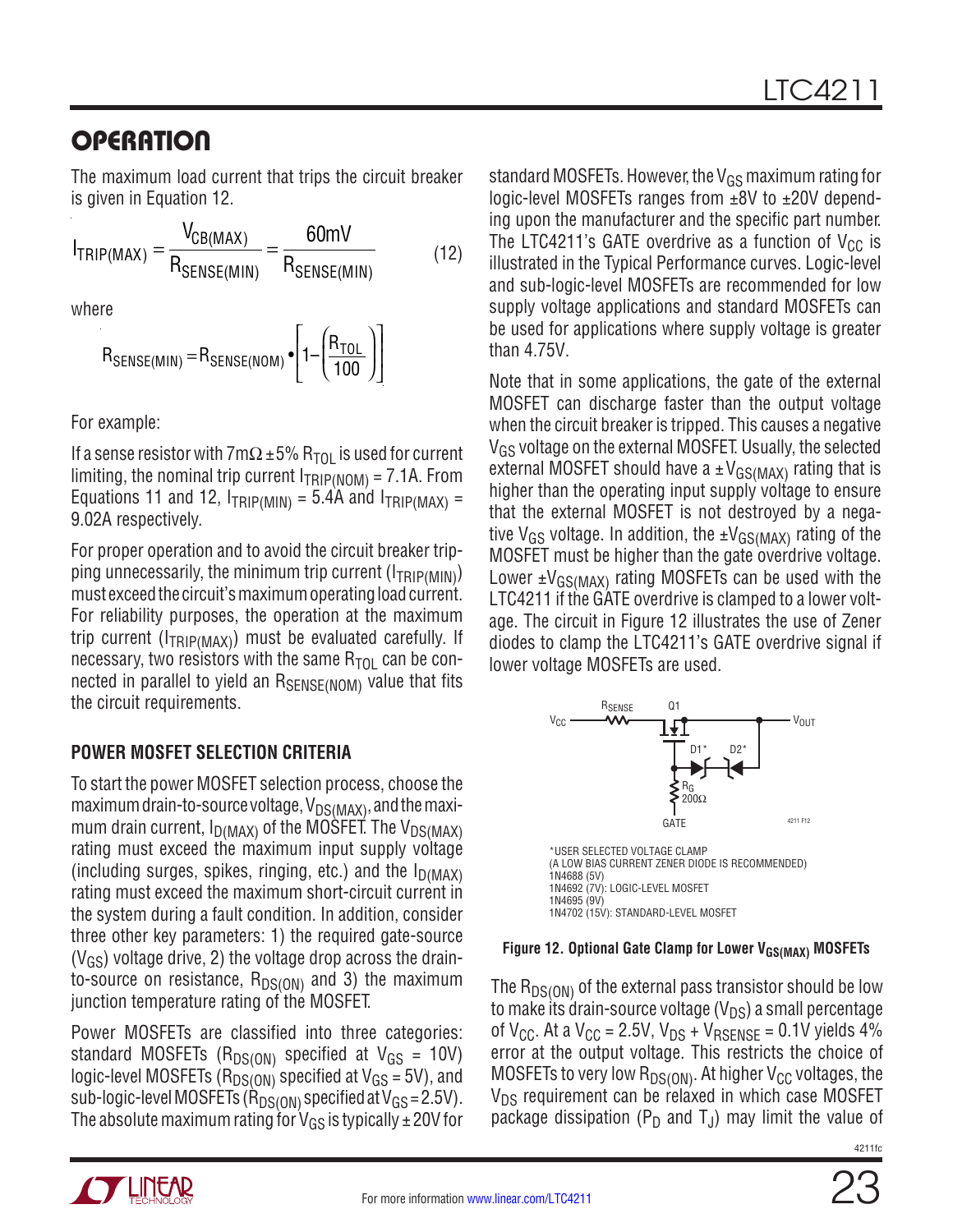$R_{DS(ON)}$ . Table 5 lists some power MOSFETs that can be used with the LTC4211.

For reliable circuit operation, the maximum junction temperature  $(T_{J(MAX)})$  for a power MOSFET should not exceed the manufacturer's recommended value. This includes normal mode operation, start-up, current-limit and autoretry mode in a fault condition. Under normal conditions the junction temperature of a power MOSFET is given by Equation 13:

MOSFET Junction Temperature,

 $T_{J(MAX)} \leq T_{A(MAX)} + \theta_{JA} \cdot P_D$  (13)

where

 $P_D = (I_{LOAD})^2 \cdot R_{DS(ON)}$ 

 $\theta_{\text{JA}}$  = junction-to-ambient thermal resistance

 $T_{A(MAX)}$  = maximum ambient temperature

If a short circuit happens during start-up, the external MOSFET can experience a big single pulse energy. This is especially true if the applications only employ a small gate capacitor or no gate capacitor at all. Consult the safe operating area (SOA) curve of the selected MOSFET to ensure that the  $T_{J(MAX)}$  is not exceeded during start-up.

### **USING STAGGERED PIN CONNECTORS**

The LTC4211 can be used on either a printed circuit board or on the backplane side of the connector, and examples for both are shown in Figures 13 and 14. Printed circuit board edge connectors with staggered pins are recommended as the insertion and removal of circuit boards do sequence the pin connections. Supply voltage and ground connections on the printed circuit board should be wired to the edge connector's long pins or blades. Control and status signals (like RESET, FAULT and ON) passing through the card's edge connector should be wired to short length pins or blades.

### **PCB CONNECTION SENSE**

There are a number of ways to use the LTC4211's ON pin to detect whether the printed circuit board has been fully seated in the backplane before the LTC4211 commences a start-up cycle.

The first example is shown in the schematic on the front page of this data sheet. In this case, the LTC4211 is mounted on the PCB and a 20k/10k resistive divider is connected to the ON pin. On the edge connector, R1 is wired to a short pin. Until the connectors are fully mated, the ON pin is held low, keeping the LTC4211 in an OFF state. Once the connectors are mated, the resistive divider is connected to  $V_{CC}$ ,  $V_{ON}$  > 1.316V and the LTC4211 begins a start-up cycle.

In Figure 13, an LTC4211 is illustrated in a basic configuration on a PCB daughter card. The ON pin is connected to  $V_{CC}$  on the backplane through a 10k pull-up resistor once the card is seated into the backplane. R2 bleeds off any potential static charge which might exist on the backplane, the connector or during card installation.

A third example is shown in Figure 14 where the LTC4211 is mounted on the backplane. In this example, a 2N2222 transistor and a pair of resistors (R4, R5) form the PCB connection sense circuit. With the card out of the chassis, Q2's base is biased to  $V_{CC}$  through R5, biasing Q2 ON and driving the LTC4211's ON pin low. The base of Q2 is also wired to a socket on the backplane connector. When a card is firmly seated into the backplane, the base of Q2 is then grounded through a short pin connection on the card. Q2 is biased OFF, the LTC4211's ON pin is pulled-up to  $V_{CC}$  and a start-up cycle begins.

In the previous three examples, the connection sense was hard wired with no processor (low) interrupt capability. As illustrated in Figure 15, the addition of an inexpensive logic-level discrete MOSFET and a couple of resistors offers processor interrupt control to the connection sense. R4 keeps the gate of M2 at  $V_{CC}$  until the card is firmly mated to the backplane. A logic low for the  $\overline{ON}/\overline{OFF}$  signal turns M2 OFF, allows the ON pin to pull high and turns on the LTC4211.

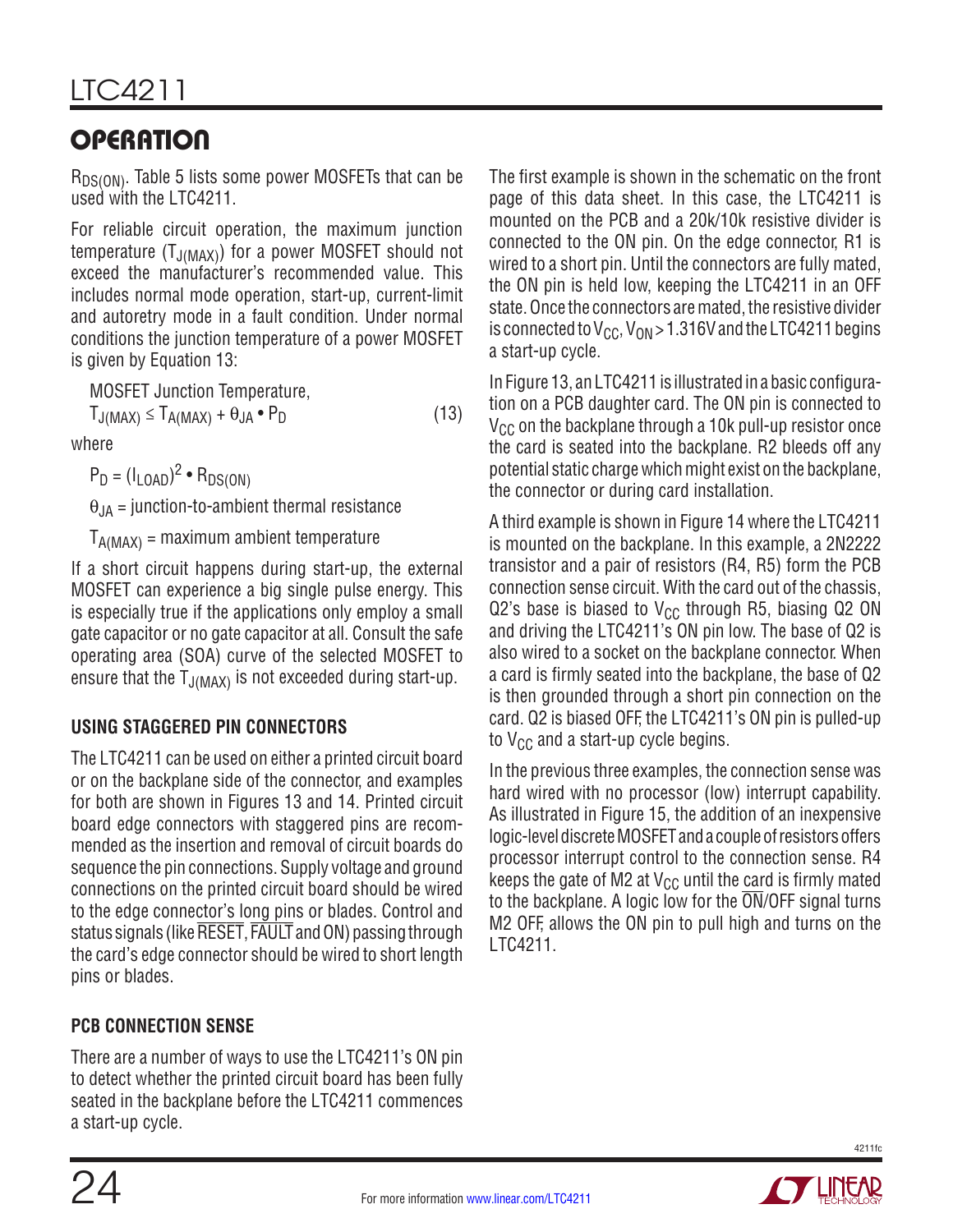

**Figure 13. Hot Swap Controller On Daughter Board (Staggered Pin Connections)**



**Figure 14. Hot Swap Controller on Backplane (Staggered Pin Connections)**

A more elaborate connection sense scheme is shown in Figure 16. The bases of Q1 and Q2 are wired to short pins located on opposite ends of the edge connector because the installation/removal of printed circuit cards generally requires rocking the card back and forth. When  $V_{CC}$ makes connection, the bases of transistors Q1 and Q2 are pulled high, biasing them ON. When either one of them is ON, the LTC4211's ON pin is held low, keeping the LTC4211 OFF. When both the short base connector pins

of Q1 and Q2 finally mate to the backplane, their bases are grounded, biasing the transistors OFF. The ON pin voltage is then pulled high by R3 enabling the LTC4211 and a power-up cycle begins.

A software-initiated power-down cycle can be started by momentarily driving transistor M1 with a logic high signal. This in turn will drive the LTC4211's ON pin low. If the ON pin is held low for more than 8µs, the LTC4211's GATE pin is switched to ground.

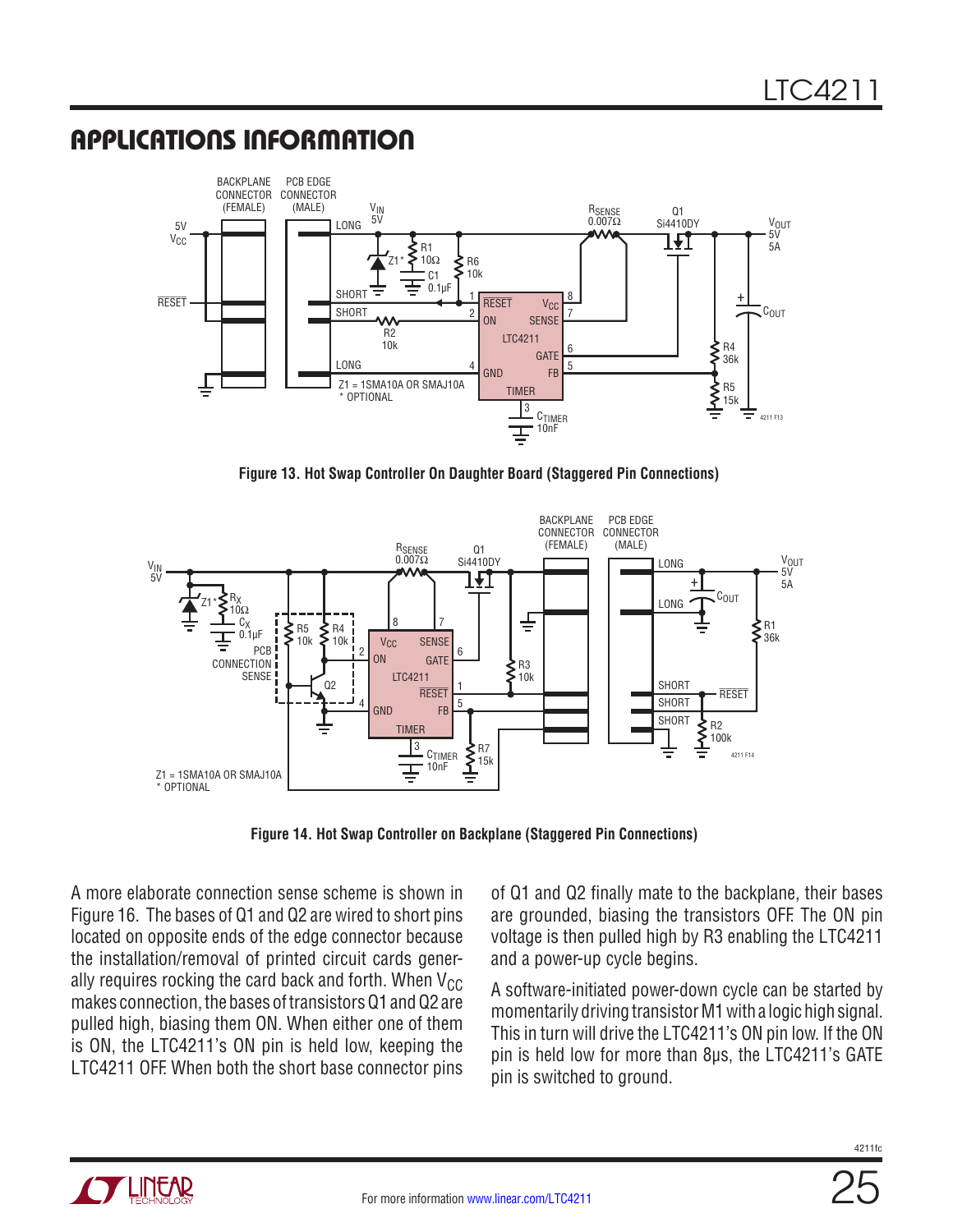





**Figure 16. Connection Sense for Rocking the Daughter Board Back and Forth**



LINEAR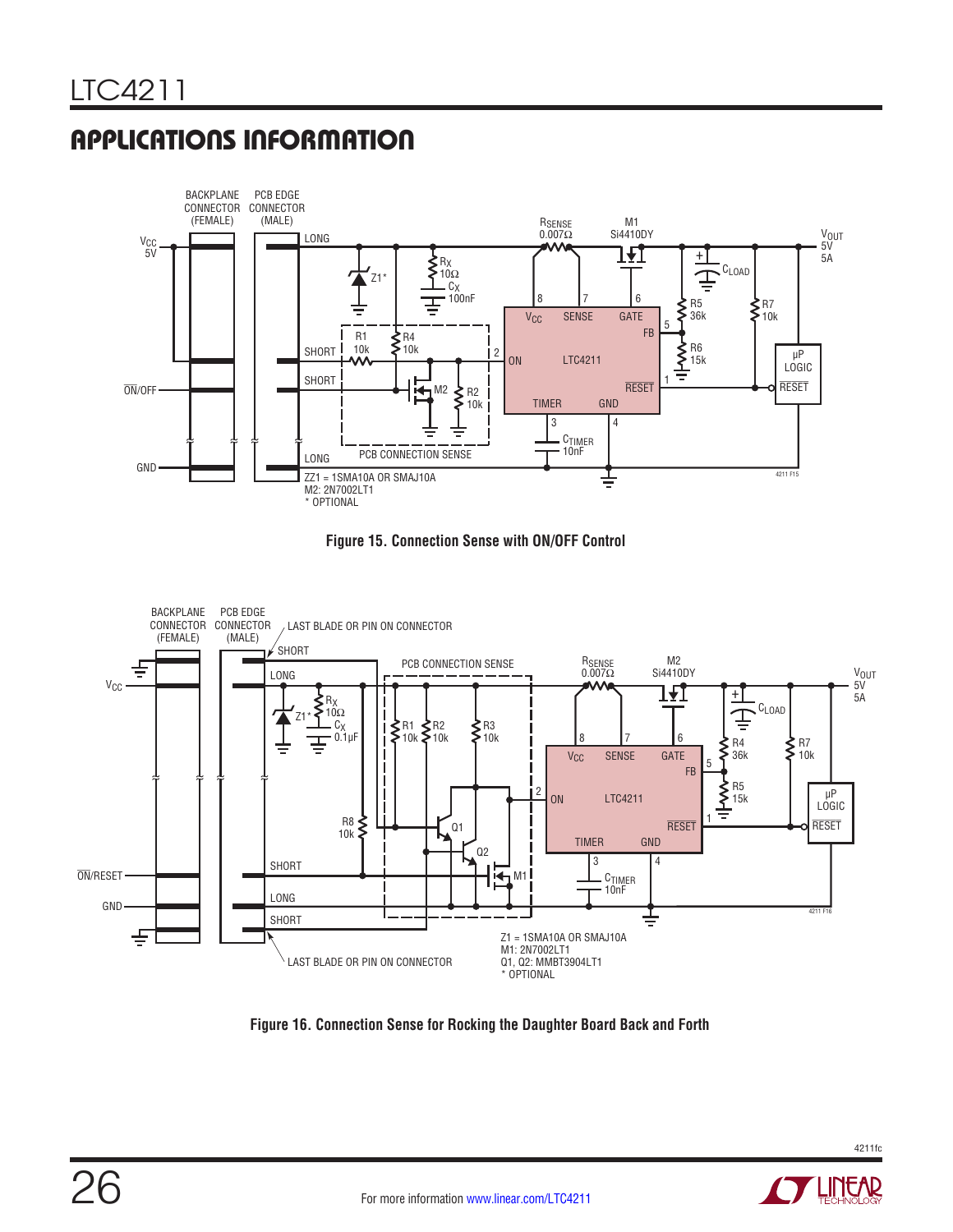#### **12V Hot Swap Application**

Figure 17 shows a 12V, 3A hot swap application circuit. The resistive divider R1/R2 programs the undervoltage lockout externally and allows the system to start up after  $V_{\text{CC}}$  increases above 9.46V. The resistive divider R3/R4 monitors  $V_{\text{OUT}}$  and signals the RESET pin when  $V_{\text{OUT}}$ goes above 10.54V. Transient voltage suppressor Z1 and snubber network  $(C_X, R_X)$  are highly recommended to protect the 12V applications system from ringing and voltage spikes.  $R_G$  is recommended for  $V_{CC}$  > 10V and it can minimize high frequency parasitic oscillations in the power MOSFET.

#### **AUTORETRY AFTER A FAULT**

To configure the LTC4211 to automatically retry after a fault condition, the FAULT and ON pins can be connected to a pull-up resistor  $(R_{\text{Al}})$  to the supply, as shown in Figure 18. In this case, the autoretry circuitry will attempt to restart the LTC4211 with a 50% duty cycle, as shown in the timing diagram of Figure 19. To prevent overheating the external MOSFET and other components during the autoretry sequence, adding a capacitor  $(C_{AUTO})$  to the circuit introduces an RC time constant  $(t<sub>OFF</sub>)$  that adjusts the autoretry duty cycle. Equation 14 gives the autoretry duty cycle, modified by this external time constant:

$$
\text{Autoretry Duty Cycle} \approx \frac{t_{\text{TIMER}}}{t_{\text{OFF}} + 2 \cdot t_{\text{TIMER}}} \cdot 100\% \quad (14)
$$

where  $t_{TIMER} = LTC4211$  system timing(see TIMER function) and t<sub>OFF</sub> is a time needed to charge capacitor  $C_{AUTO}$ from 0V to the ON pin threshold (1.316V).

In Figure 18 with  $R_{AlITO} = 1M$ , the external RC time constant is set at 1 second, the  $t_{\text{TIMER}}$  delay equals 6.2ms and the autoretry duty cycle drops from 50% to 2.5%.





27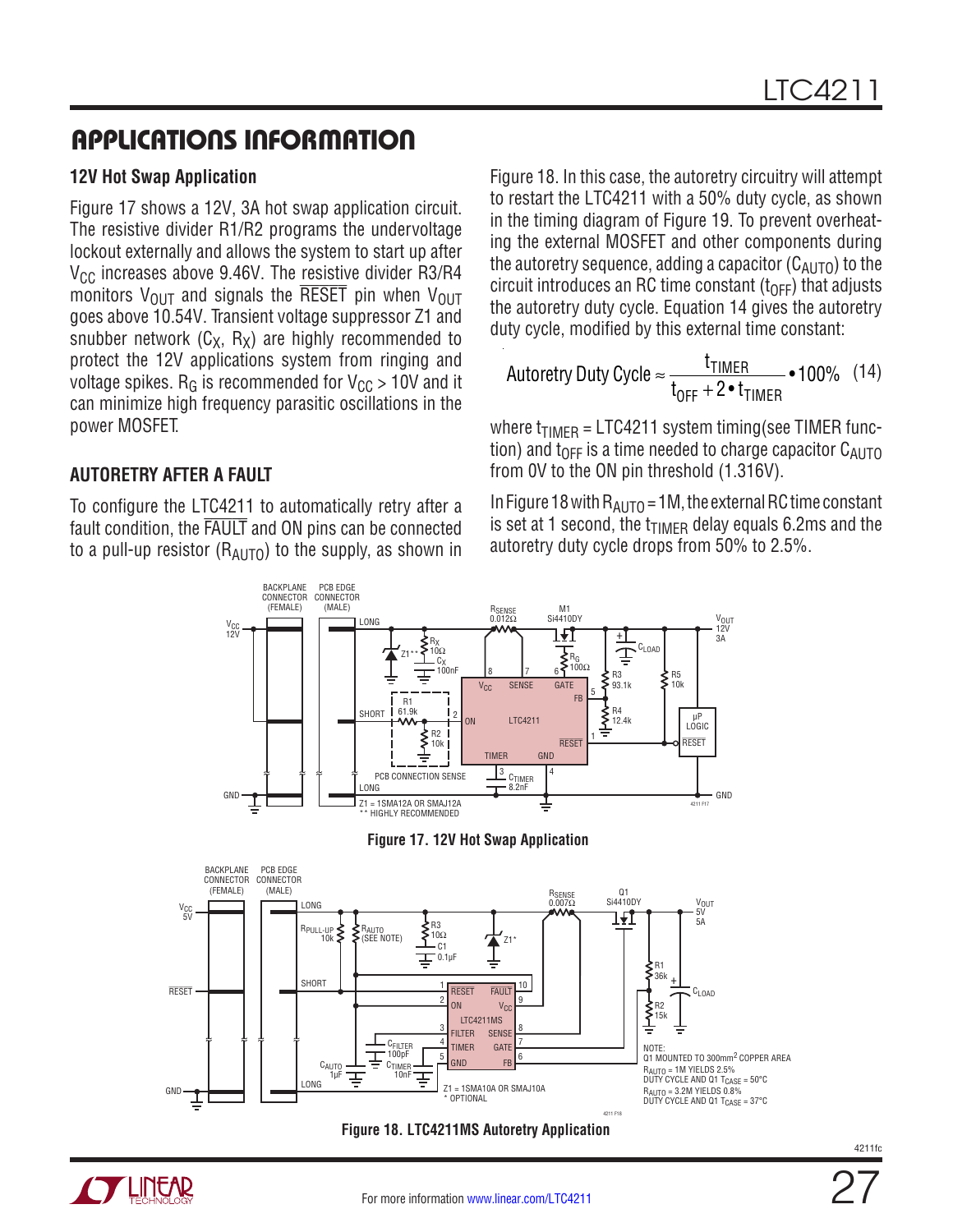



**Figure 19. Autoretry Timing**

To increase the RC delay, the user may either increase  $C_{AUTO}$  or  $R_{AUTO}$ . However, increasing  $C_{AUTO} > 2\mu F$  will actually limit the RC delay due to the reset sink-current capability of the FAULT pin. Therefore, in order to increase the RC delay, it is more effective to either increase  $R_{AUTO}$ or to put a bleed resistor in parallel with  $C_{\text{AUTO}}$  to GND. For example, increasing  $R_{AUTO}$  in Figure 18 from 1M to 3.2M decreases the duty cycle to 0.8%.

#### **HOT SWAPPING TWO SUPPLIES**

Using two external pass transistors, the LTC4211 can switch two supply voltages. In some cases, it is necessary to bring up the dominant supply first during power-up but ramp them down together during the power-down phase. The circuit in Figure 20 shows how to program two different delays for the pass transistors. The 5V supply is powered up first. R1 and C3 are used to set the rise and fall times on the 5V supply. Next, the 3.3V supply ramps

up with 20ms delay set by R6 and C2. On the falling edge, both supplies ramp down together because D1 and D2 bypass R1 and R6.

#### **OVERVOLTAGE TRANSIENT PROTECTION**

Good engineering practice calls for bypassing the supply rail of any analog circuit. Bypass capacitors are often placed at the supply connection of every active device, in addition to one or more large value bulk bypass capacitors per supply rail. If power is connected abruptly, the large bypass capacitors slow the rate of rise of the supply voltage and heavily damp any parasitic resonance of lead or PC track inductance working against the supply bypass capacitors.

The opposite is true for LTC4211 hot swap circuits mounted on plug-in cards. In most cases, there is no supply bypass capacitor present on the powered supply voltage side of the MOSFET switch. An abrupt connection, produced by



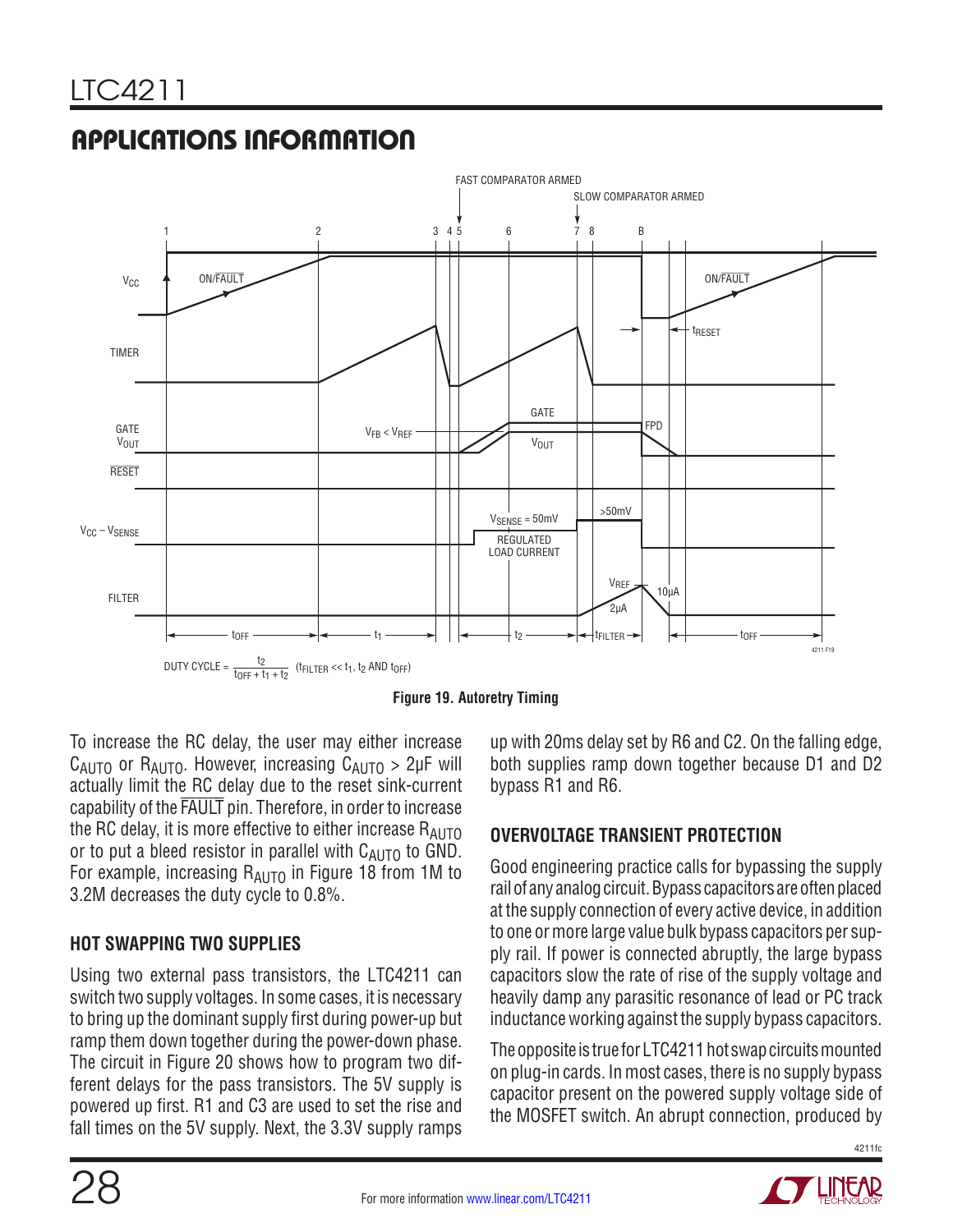#### BACKPLANE PCB EDGE CONNECTOR CONNECTOR 5V OUT (FEMALE) (MALE) Q2 3.3V OUT 1/2 Si4936DY V<sub>OUT1</sub>  $3.3V$   $\longrightarrow$   $\boxed{\longrightarrow}$   $\boxed{\longrightarrow}$   $\boxed{\longrightarrow}$   $\boxed{\longrightarrow}$   $\boxed{\longrightarrow}$   $\boxed{\longrightarrow}$   $\boxed{\longrightarrow}$   $\boxed{\longrightarrow}$   $\boxed{\longrightarrow}$   $\boxed{\longrightarrow}$   $\boxed{\longrightarrow}$   $\boxed{\longrightarrow}$   $\boxed{\longrightarrow}$   $\boxed{\longrightarrow}$   $\boxed{\longrightarrow}$   $\boxed{\longrightarrow}$   $\boxed{\longrightarrow}$   $\boxed{\longrightarrow}$   $\boxed{\longrightarrow}$   $\boxed{\longrightarrow}$   $\boxed{\longrightarrow}$   $\boxed{\longrightarrow}$   $\boxed{\longrightarrow}$   $\boxed{\longrightarrow}$   $\boxed{\longrightarrow}$   $\boxed{\longrightarrow}$  3.3V 171 2A R8 +  $DS^*$  C<sub>LOAD</sub> Z1\* 10Ω R2  $-c4$ R7 Q1 CURRENT LIMIT: 3.3A 0.015Ω 0.1µF 10Ω 1/2 Si4936DY V<sub>OUT2</sub> LONG 5% 5%  $5V$ 5V R9  $\xi_{\text{10k}}$   $\left\{\text{mm}\right\}$   $\frac{1}{2}$   $\frac{1}{2}$   $\frac{1}{2}$   $\frac{1}{2}$   $\frac{1}{2}$   $\frac{1}{2}$   $\frac{1}{2}$   $\frac{1}{2}$   $\frac{1}{2}$   $\frac{1}{2}$   $\frac{1}{2}$   $\frac{1}{2}$   $\frac{1}{2}$   $\frac{1}{2}$   $\frac{1}{2}$   $\frac{1}{2}$   $\frac{1}{2}$   $\frac{1}{2}$   $\frac{1}{2}$  2A \<br>\<br>10Ω<br>10Ω  $\boldsymbol{\zeta}_{10\mathsf{k}}$ Cı nan D1<br>1N4148 Z2\* R3 – C5 D<sub>2</sub>  $\leq$ <sup>n3</sup> 1N4148 LTC4211  $\equiv$  0.1µF **SHORT** 1N4148 5% 1 8 RESET RESET V<sub>CC</sub> R6 R1 **SHORT** 2 ≹ R4 7 1M ON ON SENSE ۱۸۸ 10k 2.74k R11 5% R10 くく 3 6 5% 1% TIMER **GATE** 10k 10k TRIP POINT: 4.06V 4 5 GND FB  $C<sub>1</sub>$ C3 C2 R5 10nF  $\sum_{1.2k}$ 0.047µF 0.022µF 16V LONG 25V 25V 1% 4211 F20 GND Z1, Z2: 1SMA10A OR SMAJ10A ≑ \*\*D3 IS OPTIONAL AND HELPS DISCHARGE V<sub>OUT1</sub> IF V<sub>OUT2</sub> SHORTS **OPTIONAL**

### APPLICATIONS INFORMATION



inserting the board into a backplane connector, results in a fast rising edge applied on the supply line of the LTC4211.

Since there is no bulk capacitance to damp the parasitic track inductance, supply voltage transients excite parasitic resonant circuits formed by the power MOSFET capacitance and the combined parasitic inductance from the wiring harness, the backplane and the circuit board traces.

In these applications, there are two methods that should be applied together for eliminating these supply voltage transients: using transient voltage suppressor to clip the transient to a safe level and snubber networks. Snubber networks are series RC networks whose time constants are experimentally determined based on the board's parasitic resonance circuits. As a starting point, the capacitors in these networks are chosen to be  $10\times$  to  $100\times$  the power MOSFET's  $C<sub>0.55</sub>$  under bias. The series resistor is a value determined experimentally and ranges from  $1\Omega$  to  $50\Omega$ , depending on the parasitic resonance circuit. For applications with supply voltages of 12V or higher the ringing and overshoot during hot-swapping or when the output is short-circuited can easily exceed the absolute maximum specification of the LTC4211. To reduce the danger, transient voltage suppressors and snubber networks are highly recommended. For applications with lower supply voltages such as 5V, usually a snubber is adequate to reduce the

supply ringing, although a transient voltage suppressor may be required for inductive and high current applications. Note that in all LTC4211 5V applications schematics, transient suppressor and snubber networks have been added for protection. The transient suppressor is optional and a simple short-circuit test can be performed to determine if it is necessary. These protection networks should be mounted very close to the LTC4211's supply input rail using short lead lengths to minimize lead inductance. This is shown in Figure 21, and a recommended layout of the transient protection devices around the LTC4211 is shown in Figure 22.







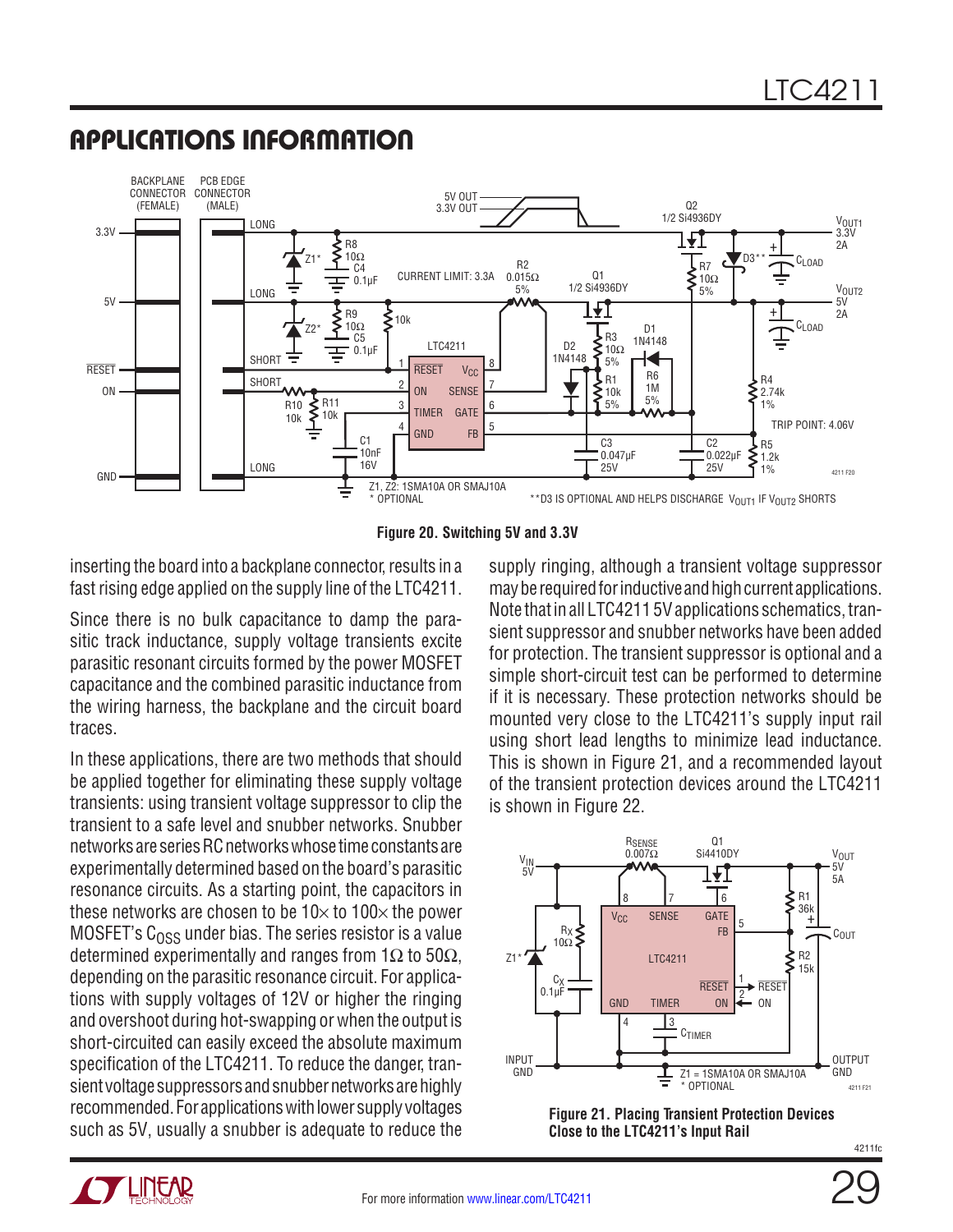

Figure 22. Recommended Layout for LTC4211 Protection Devices, R<sub>SENSE</sub>, Power MOSFET and Feedback Network



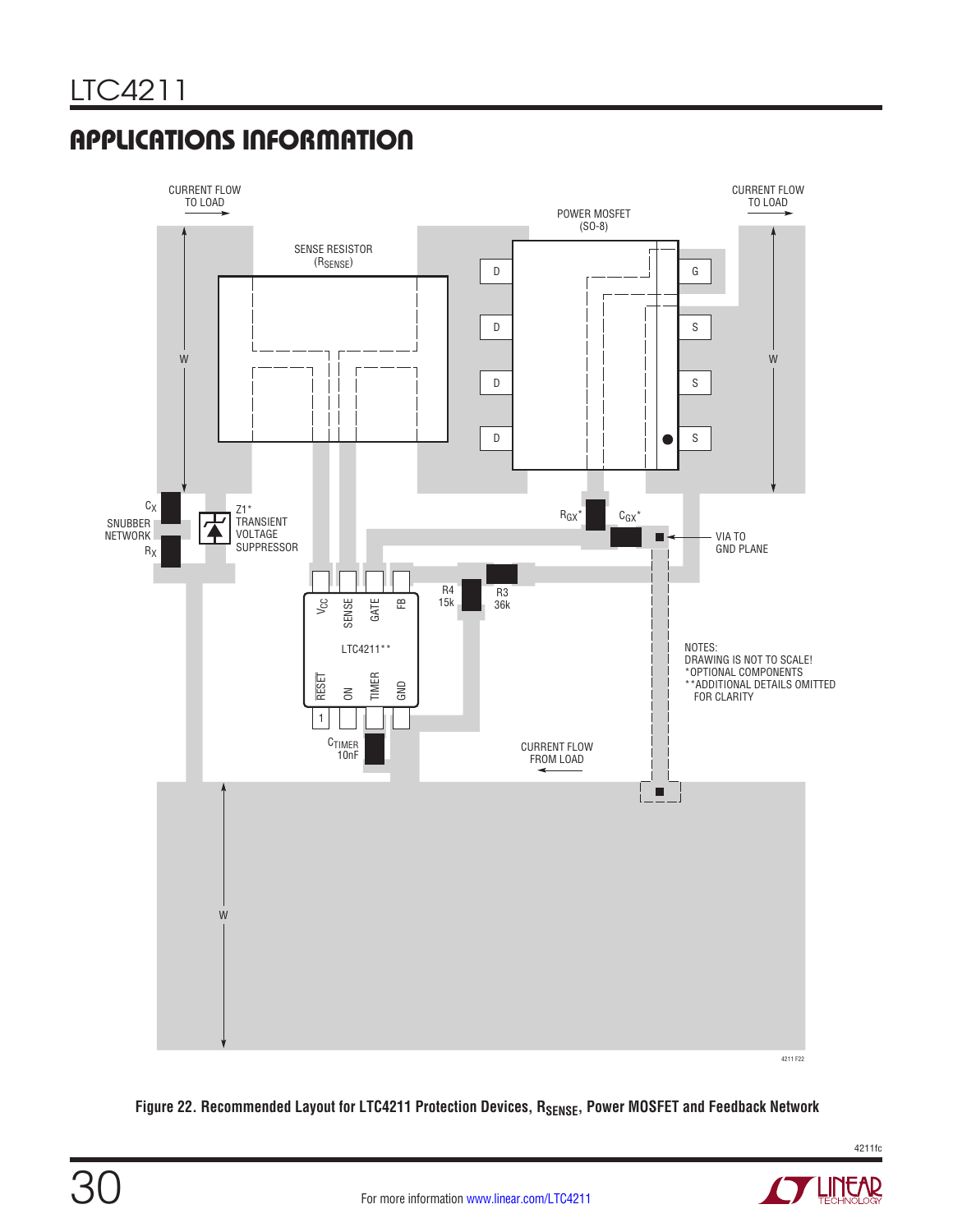#### **SUPPLY OVERVOLTAGE DETECTION/ PROTECTION USING FILTER PIN**

In addition to using external protection devices around the LTC4211 for large scale transient protection, low power Zener diodes can be used with the LTC4211's FILTER pin to act as a supply overvoltage detection/protection circuit on either the high side (input) or low side (output) of the external pass transistor. Recall that internal control circuitry keeps the LTC4211 GATE voltage from ramping up if  $V_{\text{FIITFR}} > 1.156V$ , or when an external fault condition  $(V_{\text{FII TFR}} > 1.236V)$  causes FAULT to be asserted low.

#### **High Side (Input) Overvoltage Protection**

As shown in Figure 23, a low power Zener diode can be used to sense an overvoltage condition on the input (high) side of the main 5V supply. In this example, a low bias current 1N4691 Zener diode is chosen to protect the system. Here, the Zener diode is connected from  $V_{CC}$  to the LTC4211's FILTER pin (Pin 3 MS). If the input voltage to the system is greater than 6.8V during start-up, the voltage on the FILTER pin is pulled higher than its 1.156V threshold. As a result, the GATE pin is not allowed to ramp and the second timing cycle will not commence until the supply overvoltage condition is removed. Should the supply overvoltage condition occur during normal operation, internal control logic would trip the electronic circuit breaker and the GATE would be pulled to ground, shutting OFF the external pass transistor. If a lower supply overvoltage threshold is desired, use a Zener diode with a smaller breakdown voltage.

A timing diagram for illustrating LTC4211 operation under a high side overvoltage condition is shown in Figure 24. The start-up sequence in this case (between Time Points 1 and 2) is identical to any other start-up sequence under normal operating conditions. At Time Point 2A, the input supply voltage causes the Zener diode to conduct thereby forcing  $V_{\text{FIITFR}} > 1.156V$ . At Time Point 3, FAULT is asserted low and the TIMER pin voltage ramps down. At Time Point 4, the LTC4211 checks if  $V_{\text{FII TFR}}$  < 1.156V. FAULT is asserted low (but not latched) to indicate a start-up failure. The start-up sequence only resumes with the second timing cycle at Time Point 5 when the input overvoltage condition is removed. At this point in time, the GATE pin voltage is allowed to ramp up, FAULT is pulled to logic high and the circuit breaker is armed. At any time after Time Point 5, should a supply overvoltage condition develop ( $V_{\text{FIITFR}}$ ) 1.236V), the electronic circuit breaker will trip, the GATE will be pulled low to turn off the external MOSFET and FAULT will be asserted low and latched. This sequence is shown in detail at Time Point B.





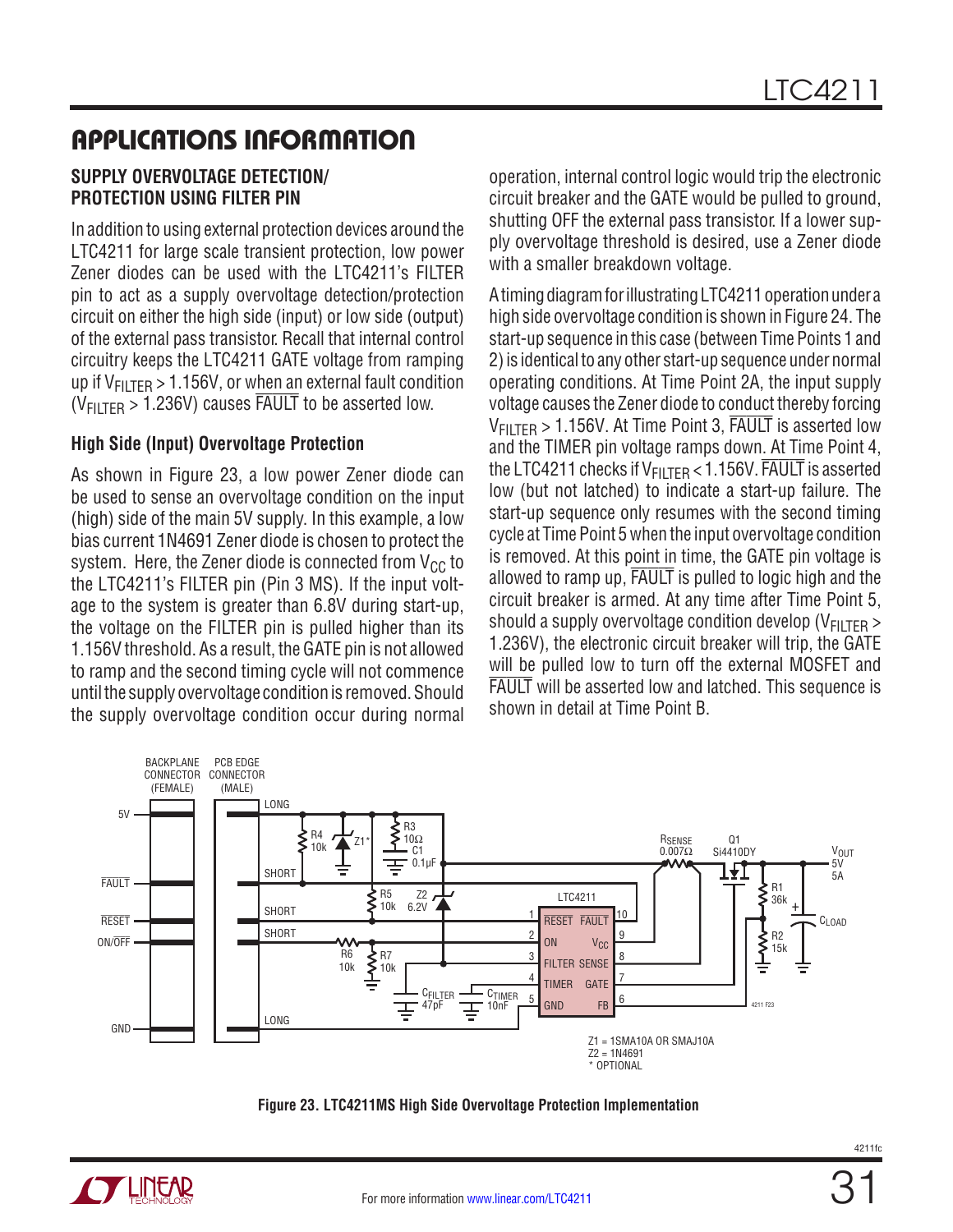

**Figure 24. High Side Overvoltage Protection**

#### **Low Side (Output) Overvoltage Protection**

A Zener diode can be used in a similar fashion to detect/ protect the system against a supply overvoltage condition on the load (or low) side of the pass transistor. In this case, the Zener diode is connected from the load to the LTC4211's FILTER pin, as shown in Figure 25. An additional diode, D1, prevents the FILTER pin from pulling low during an output short-circuit. Figure 26 illustrates the timing

diagram for a low side output overvoltage condition. In this example,  $V_{CC}$  starts up in an overvoltage condition but the LTC4211 can only sense the overvoltage supply condition at Time Point 6 when the GATE pin has ramped up. At Time Point 6,  $V_{FILTER}$  is greater than 1.236V, the circuit breaker is tripped, the GATE pin voltage is pulled to ground and FAULT is asserted low and latched.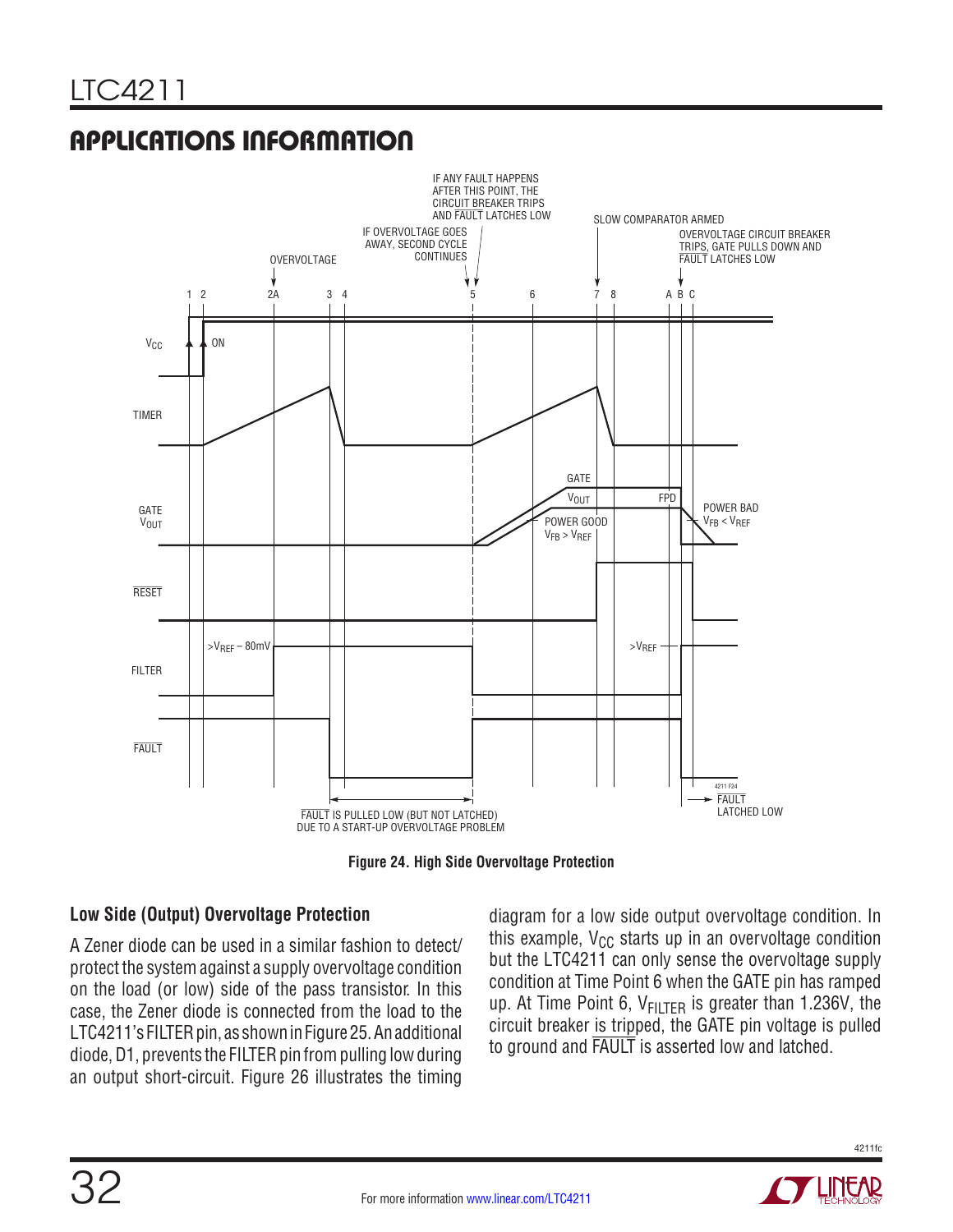

**Figure 25. LTC4211MS Low Side Overvoltage Protection Implementation**







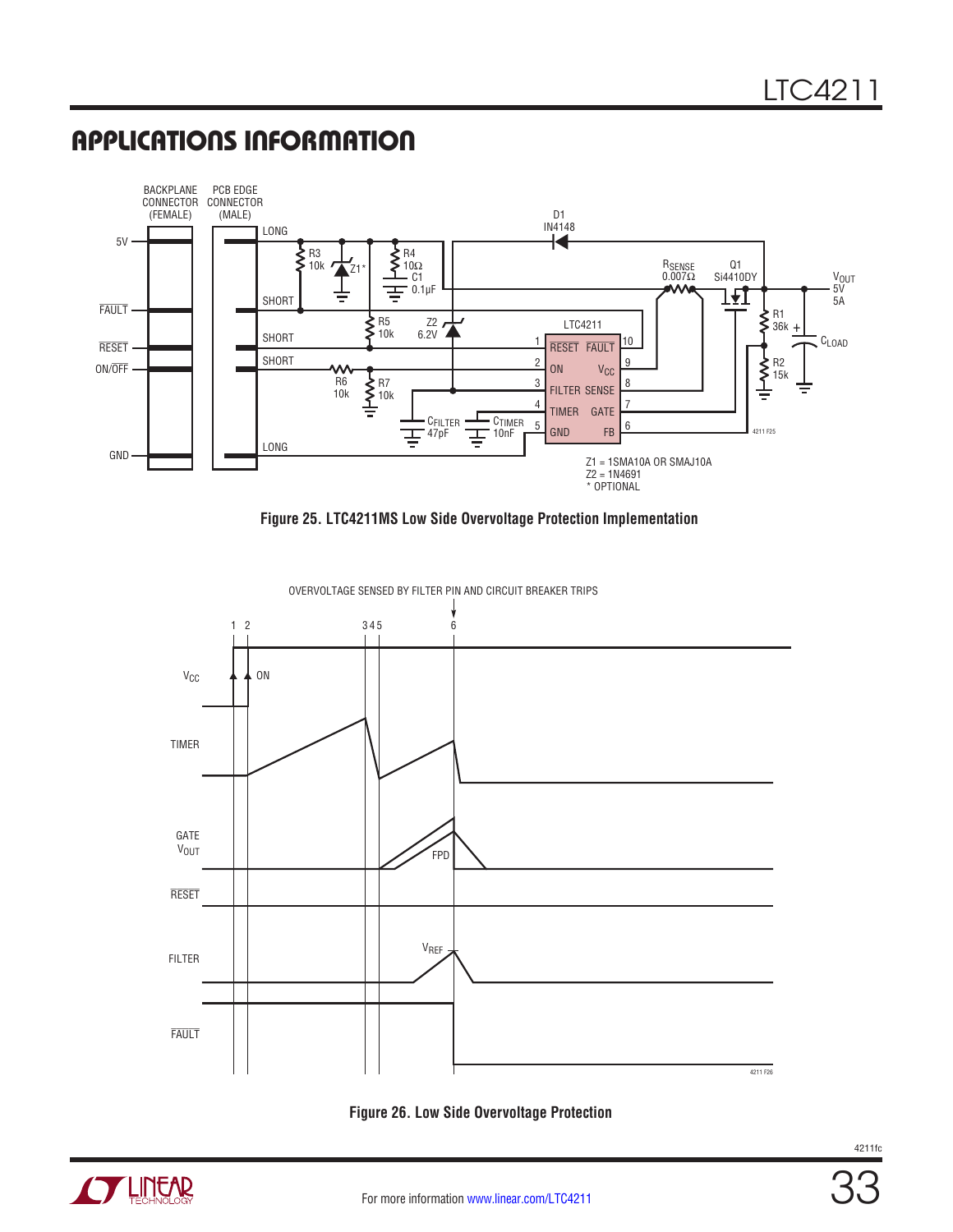In either case, the LTC4211 can be configured to automatically initiate a start-up sequence. Please refer to the section on AutoRetry After a Fault for additional information.

#### **PCB Layout Considerations**

For proper operation of the LTC4211's circuit breaker function, a 4-wire Kelvin connection to the sense resistors is highly recommended. A recommended PCB layout for the sense resistor, the power MOSFET and the GATE drive components around the LTC4211 is illustrated in Figure 22. In hot swap applications where load currents can reach 10A or more, narrow PCB tracks exhibit more resistance than wider tracks and operate at more elevated temperatures. Since the sheet resistance of 1 ounce copper foil is approximately 0.54mΩ/square, track resistances add up quickly in high current applications. Thus, to keep PCB track resistance and temperature rise to a minimum, PCB track width must be appropriately sized. Consult Appendix A of LTC Application Note 69 for details on sizing and calculating trace resistances as a function of copper thickness.

In the majority of applications, it will be necessary to use plated-through vias to make circuit connections from component layers to power and ground layers internal to the PC board. For 1 ounce copper foil plating, a good starting point is 1A of DC current per via, making sure the via is properly dimensioned so that solder completely fills any void. For other plating thicknesses, check with your PCB fabrication facility.



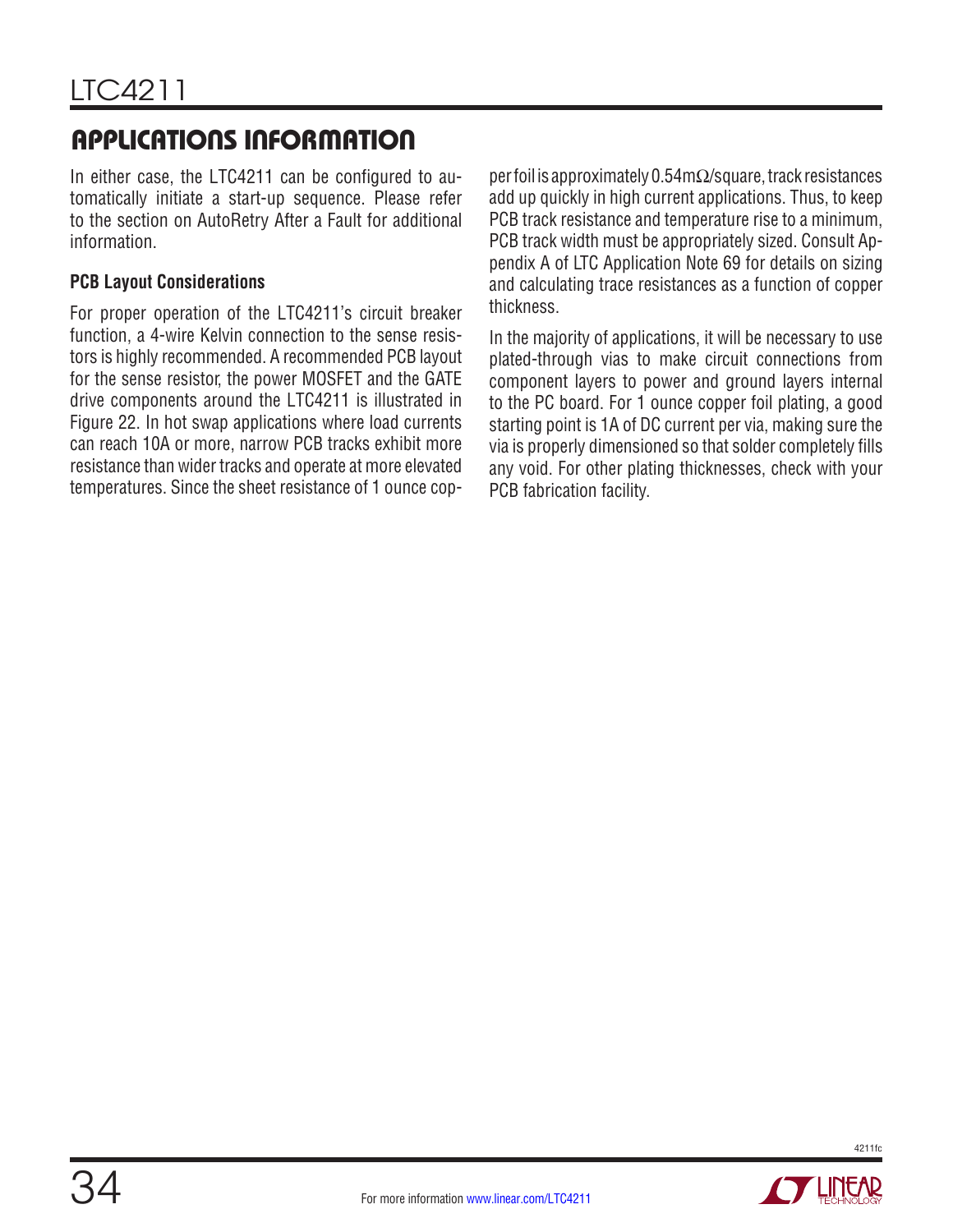### APPENDIX

Table 4 lists some current sense resistors that can be used with the circuit breaker. Table 5 lists some power MOSFETs that are available. Since this information is subject to change, please verify the part numbers with the manufacturer.

#### **Table 4. Sense Resistor Selection Guide**

| <b>CURRENT LIMIT VALUE</b> | <b>PART NUMBER</b> | <b>DESCRIPTION</b>             | <b>MANUFACTURER</b> |
|----------------------------|--------------------|--------------------------------|---------------------|
| 1A                         | LR120601R050       | $0.05\Omega$ 0.5W 1% Resistor  | IRC-TT              |
| 2A                         | LR120601R025       | $0.025\Omega$ 0.5W 1% Resistor | IRC-TT              |
| 2.5A                       | LR120601R020       | $0.02\Omega$ 0.5W 1% Resistor  | IRC-TT              |
| 3.3A                       | WSL2512R015F       | $0.015\Omega$ 1W 1% Resistor   | Vishay-Dale         |
| 5A                         | LR251201R010F      | $0.01\Omega$ 1.5W 1% Resistor  | IRC-TT              |
| 10A                        | WSR2R005F          | $0.005\Omega$ 2W 1% Resistor   | Vishay-Dale         |

#### **Table 5. N-Channel Selection Guide**

| <b>CURRENT LEVEL (A)</b> | <b>PART NUMBER</b> | <b>DESCRIPTION</b>                                                              | <b>MANUFACTURER</b>     |
|--------------------------|--------------------|---------------------------------------------------------------------------------|-------------------------|
| $0$ to $2$               | MMDF3N02HD         | Dual N-Channel SO-8<br>$R_{DS(ON)} = 0.1\Omega$ , C <sub>ISS</sub> = 455pF      | <b>ON Semiconductor</b> |
| $2$ to 5                 | MMSF5N02HD         | Single N-Channel SO-8<br>$R_{DS(ON)} = 0.025\Omega$ , C <sub>ISS</sub> = 1130pF | <b>ON Semiconductor</b> |
| 5 to 10                  | MTB50N06V          | Single N-Channel DD Pak<br>$R_{DS(ON)} = 0.028\Omega$ , $C_{ISS} = 1570pF$      | <b>ON Semiconductor</b> |
| 10 to 20                 | MTB75N05HD         | Single N-Channel DD Pak<br>$R_{DS(ON)} = 0.0095\Omega$ , $C_{ISS} = 2600pF$     | <b>ON Semiconductor</b> |

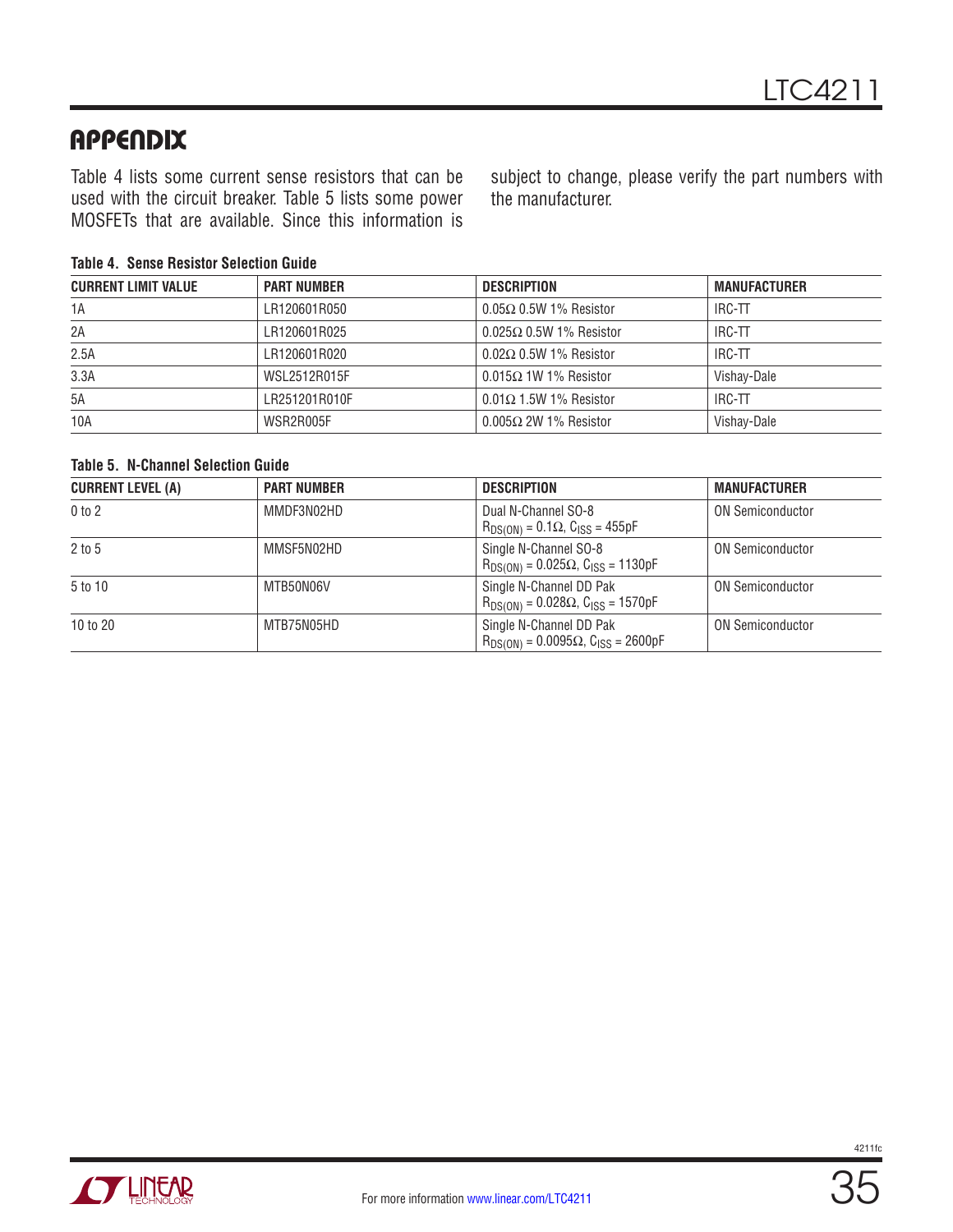### PACKAGE DESCRIPTION

**Please refer to <http://www.linear.com/product/LTC4211#packaging>for the most recent package drawings.**



**MS8 Package 8-Lead Plastic MSOP**

(Reference LTC DWG # 05-08-1660 Rev G)

3. DIMENSION DOES NOT INCLUDE MOLD FLASH, PROTRUSIONS OR GATE BURRS.

- INTERLEAD FLASH OR PROTRUSIONS SHALL NOT EXCEED 0.152mm (.006") PER SIDE
- 5. LEAD COPLANARITY (BOTTOM OF LEADS AFTER FORMING) SHALL BE 0.102mm (.004") MAX



MOLD FLASH, PROTRUSIONS OR GATE BURRS SHALL NOT EXCEED 0.152mm (.006") PER SIDE 4. DIMENSION DOES NOT INCLUDE INTERLEAD FLASH OR PROTRUSIONS.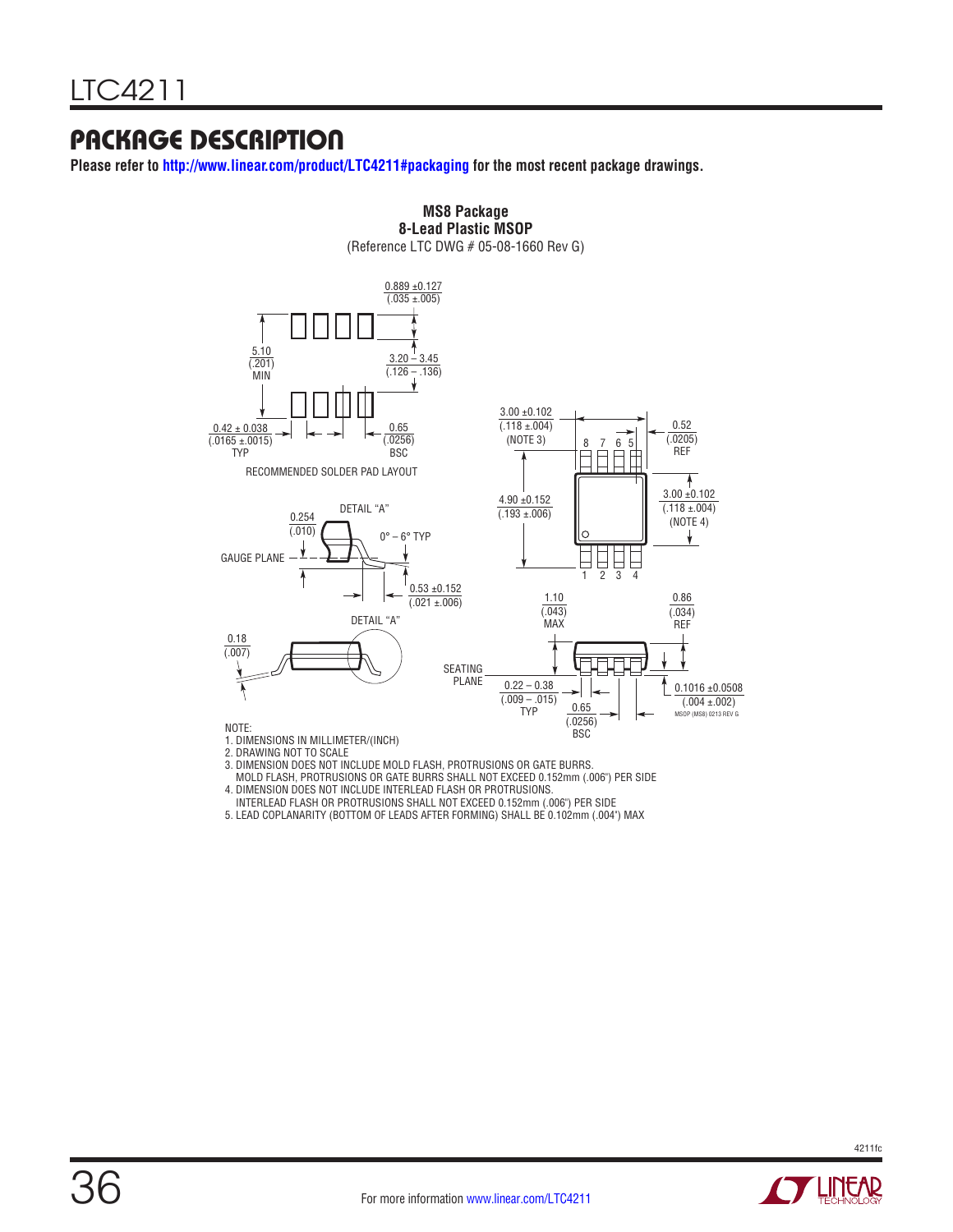### PACKAGE DESCRIPTION

**Please refer to <http://www.linear.com/product/LTC4211#packaging>for the most recent package drawings.**



**MS Package 10-Lead Plastic MSOP** (Reference LTC DWG # 05-08-1661 Rev F)

 MOLD FLASH, PROTRUSIONS OR GATE BURRS SHALL NOT EXCEED 0.152mm (.006") PER SIDE 4. DIMENSION DOES NOT INCLUDE INTERLEAD FLASH OR PROTRUSIONS.

INTERLEAD FLASH OR PROTRUSIONS SHALL NOT EXCEED 0.152mm (.006") PER SIDE

5. LEAD COPLANARITY (BOTTOM OF LEADS AFTER FORMING) SHALL BE 0.102mm (.004") MAX

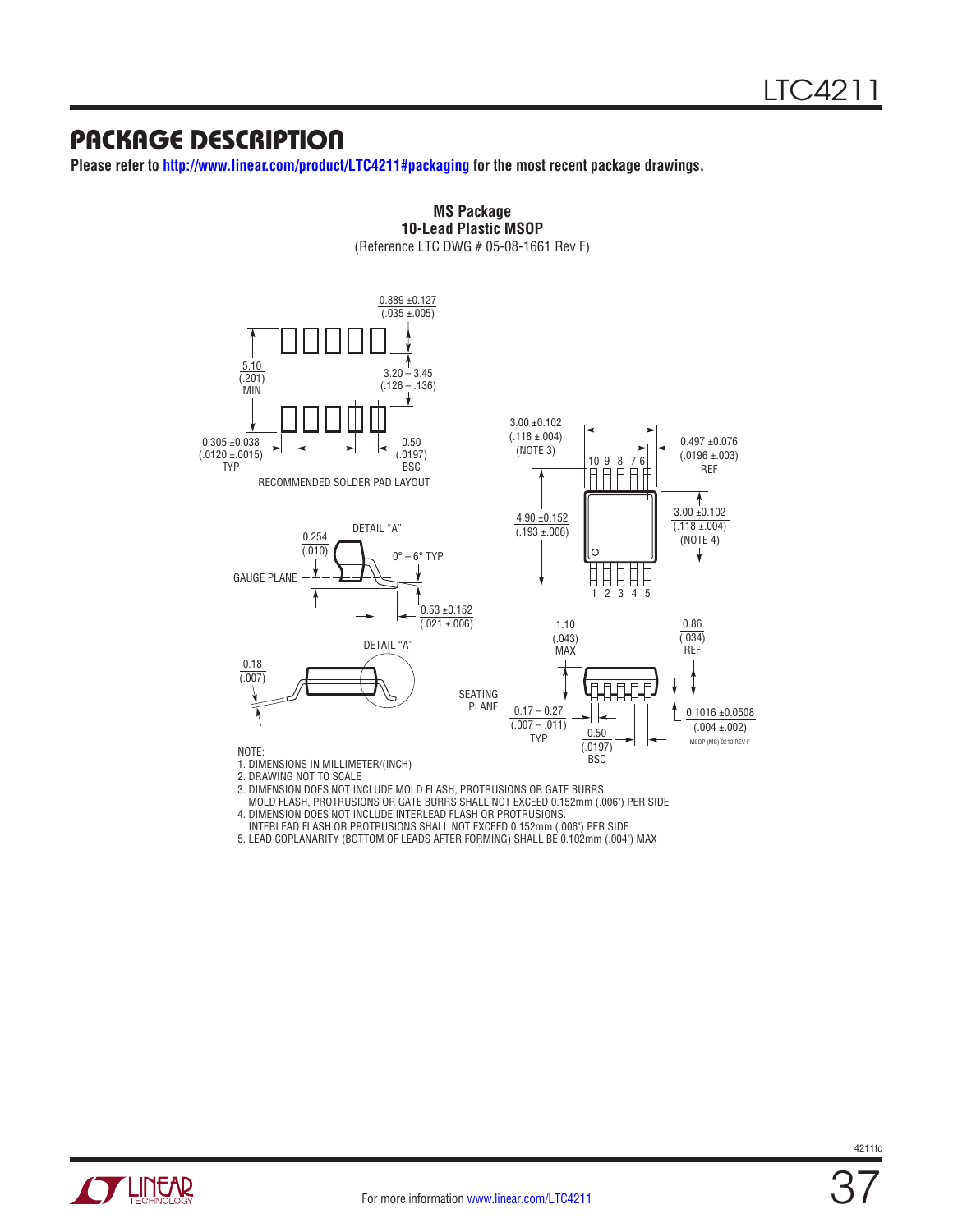### PACKAGE DESCRIPTION

**Please refer to <http://www.linear.com/product/LTC4211#packaging>for the most recent package drawings.**



**S8 Package 8-Lead Plastic Small Outline (Narrow .150 Inch)**

4. PIN 1 CAN BE BEVEL EDGE OR A DIMPLE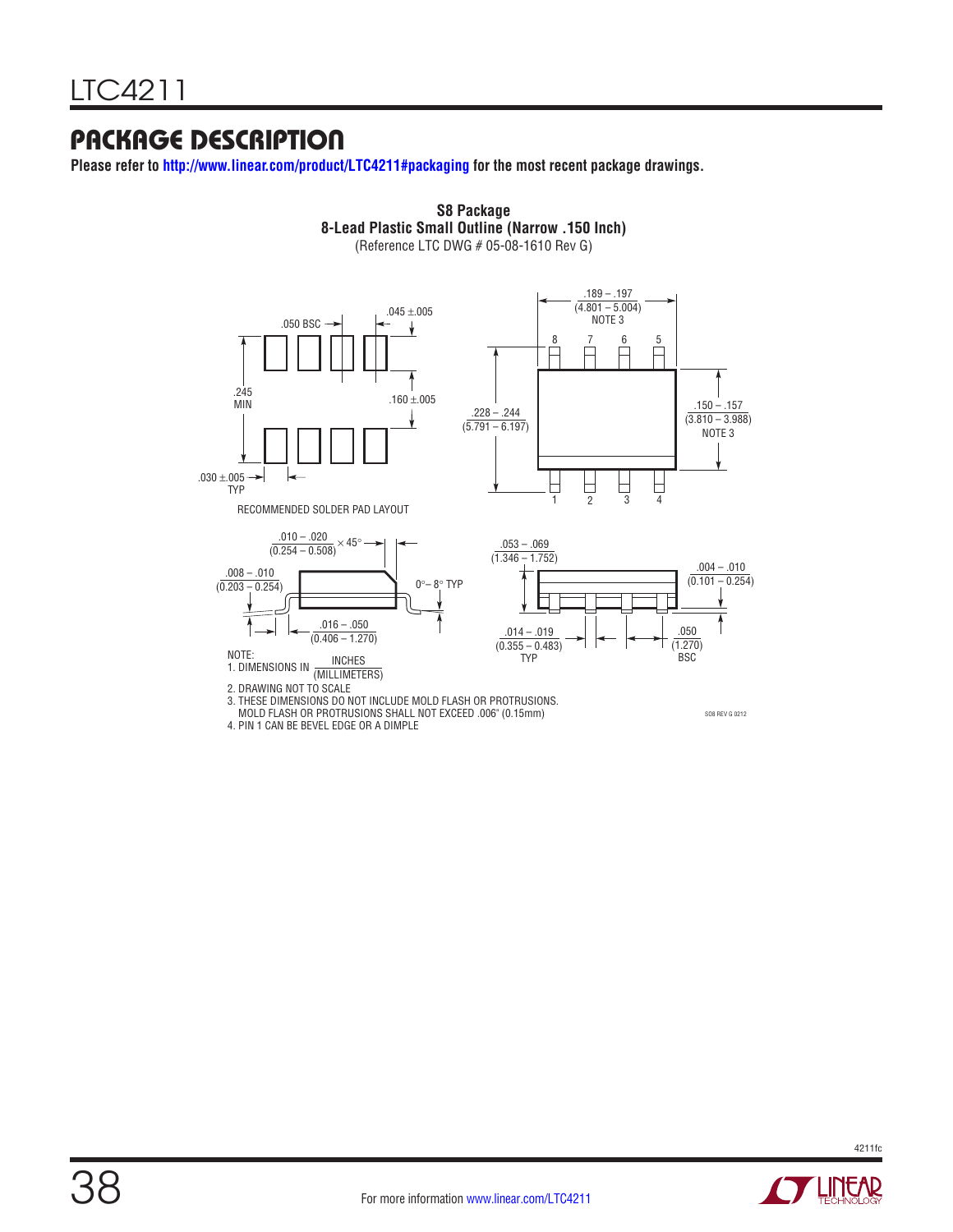### REVISION HISTORY **(Revision history begins at Rev B)**

| <b>REV</b> | <b>DATE</b> | <b>DESCRIPTION</b>                                                             | <b>PAGE NUMBER</b> |
|------------|-------------|--------------------------------------------------------------------------------|--------------------|
| B          | 03/12       | Updated Pin description information                                            | 10, 11             |
|            |             | Updated Figure 2 and supporting text                                           | 13                 |
|            |             | Moved Figure 7 and supporting text to page 16 and renumbered to Figure 6       | 16                 |
|            |             | Updated text under Second Timing (Soft-Start) Cycle                            | 16                 |
|            |             | Replaced $C_{GX}$ with $C_{GATE}$ in Figure 6                                  | 16                 |
|            |             | Revised Figure 26 and supporting Low Side (Output) Overvoltage Protection text | 32.33              |
| r          | 10/16       | Added graph: Overcurrent to GATE Low Propagation Delay                         | 10                 |